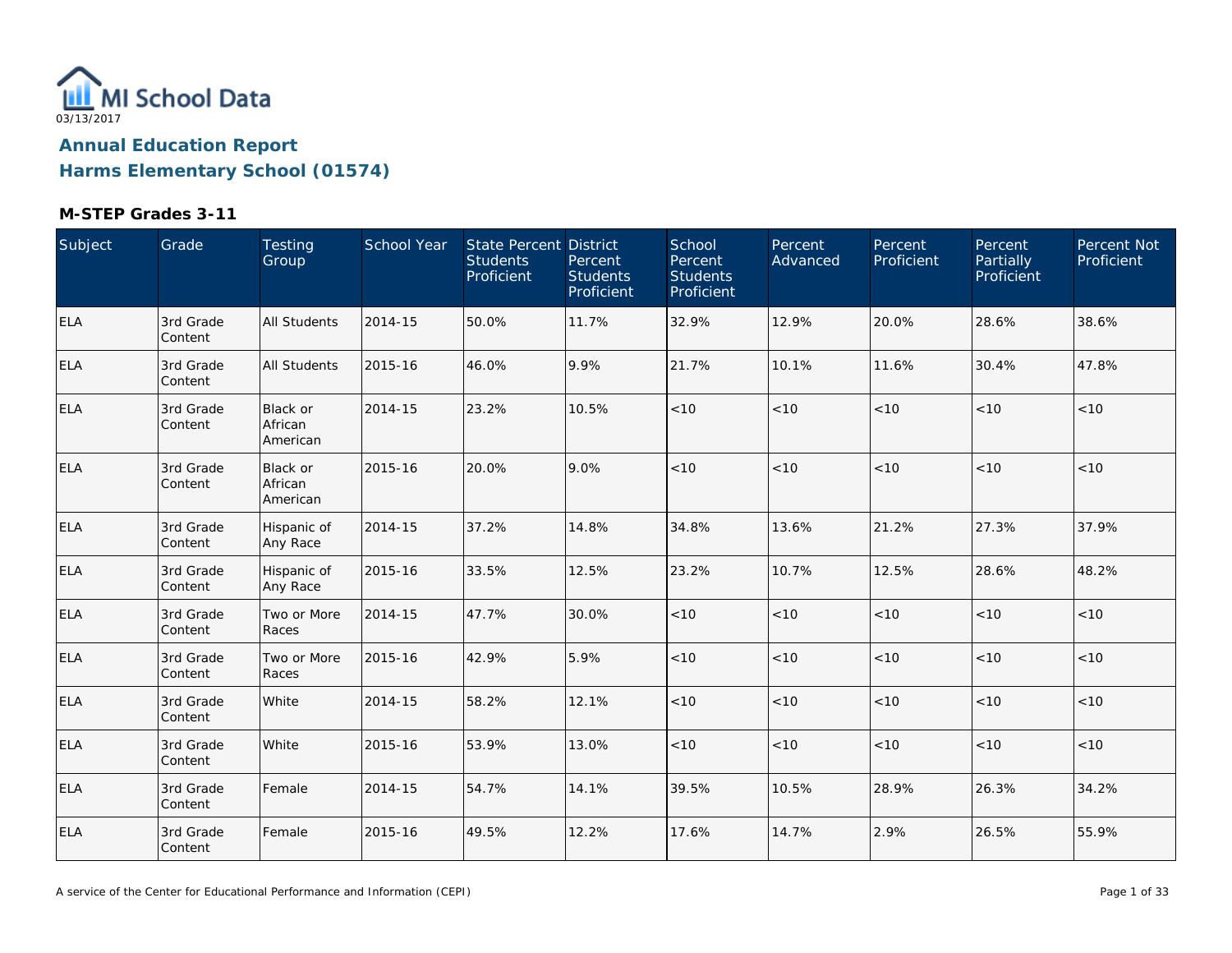

| Subject    | Grade                 | Testing<br>Group                       | School Year | <b>State Percent District</b><br><b>Students</b><br>Proficient | Percent<br><b>Students</b><br>Proficient | School<br>Percent<br><b>Students</b><br>Proficient | Percent<br>Advanced | Percent<br>Proficient | Percent<br>Partially<br>Proficient | Percent Not<br>Proficient |
|------------|-----------------------|----------------------------------------|-------------|----------------------------------------------------------------|------------------------------------------|----------------------------------------------------|---------------------|-----------------------|------------------------------------|---------------------------|
| ELA        | 3rd Grade<br>Content  | Male                                   | 2014-15     | 45.5%                                                          | 9.1%                                     | 25.0%                                              | 15.6%               | 9.4%                  | 31.3%                              | 43.8%                     |
| <b>ELA</b> | 3rd Grade<br>Content  | Male                                   | 2015-16     | 42.6%                                                          | 7.7%                                     | 25.7%                                              | 5.7%                | 20.0%                 | 34.3%                              | 40.0%                     |
| ELA        | 3rd Grade<br>Content  | Economically<br>Disadvantaged          | 2014-15     | 35.3%                                                          | 10.4%                                    | 32.8%                                              | 12.5%               | 20.3%                 | 28.1%                              | 39.1%                     |
| <b>ELA</b> | 3rd Grade<br>Content  | Economically<br>Disadvantaged          | 2015-16     | 31.1%                                                          | 8.7%                                     | 20.0%                                              | 9.2%                | 10.8%                 | 30.8%                              | 49.2%                     |
| ELA        | 3rd Grade<br>Content  | English<br>Language<br>Learners        | 2014-15     | 34.7%                                                          | 16.4%                                    | 34.9%                                              | 12.7%               | 22.2%                 | 27.0%                              | 38.1%                     |
| <b>ELA</b> | 3rd Grade<br>Content  | English<br>Language<br>Learners        | 2015-16     | 31.9%                                                          | 12.8%                                    | 22.2%                                              | 11.1%               | 11.1%                 | 31.5%                              | 46.3%                     |
| <b>ELA</b> | 3rd Grade<br>Content  | Students With<br><b>Disabilities</b>   | 2014-15     | 23.3%                                                          | 7.9%                                     | < 10                                               | < 10                | < 10                  | < 10                               | < 10                      |
| ELA        | 3rd Grade<br>Content  | Students With<br><b>Disabilities</b>   | 2015-16     | 20.7%                                                          | 6.4%                                     | $<10$                                              | < 10                | < 10                  | < 10                               | < 10                      |
| <b>ELA</b> | 4th Grade<br> Content | <b>All Students</b>                    | 2014-15     | 46.6%                                                          | 11.5%                                    | 20.9%                                              | 4.5%                | 16.4%                 | 37.3%                              | 41.8%                     |
| <b>ELA</b> | 4th Grade<br>Content  | All Students                           | 2015-16     | 46.3%                                                          | 10.9%                                    | 31.9%                                              | 13.0%               | 18.8%                 | 24.6%                              | 43.5%                     |
| <b>ELA</b> | 4th Grade<br>Content  | American<br>Indian or<br>Alaska Native | 2014-15     | 36.9%                                                          | 6.7%                                     | < 10                                               | < 10                | < 10                  | < 10                               | < 10                      |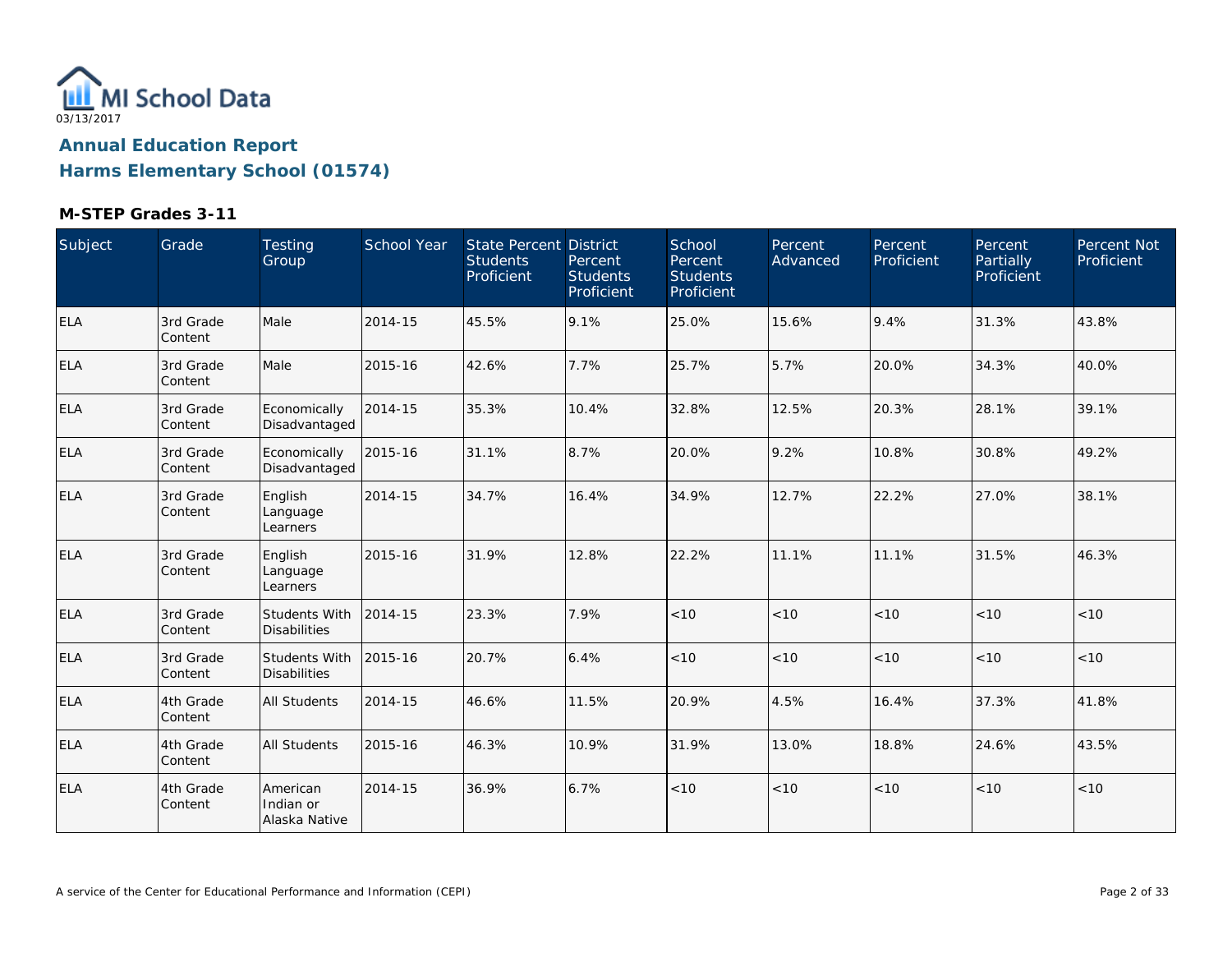

| Subject    | Grade                | Testing<br>Group                | School Year | State Percent District<br><b>Students</b><br>Proficient | Percent<br><b>Students</b><br>Proficient | School<br>Percent<br><b>Students</b><br><b>Proficient</b> | Percent<br>Advanced | Percent<br>Proficient | Percent<br>Partially<br>Proficient | Percent Not<br>Proficient |
|------------|----------------------|---------------------------------|-------------|---------------------------------------------------------|------------------------------------------|-----------------------------------------------------------|---------------------|-----------------------|------------------------------------|---------------------------|
| <b>ELA</b> | 4th Grade<br>Content | Black or<br>African<br>American | 2014-15     | 21.2%                                                   | 10.6%                                    | < 10                                                      | < 10                | < 10                  | < 10                               | < 10                      |
| <b>ELA</b> | 4th Grade<br>Content | Black or<br>African<br>American | 2015-16     | 20.4%                                                   | 9.7%                                     | < 10                                                      | < 10                | < 10                  | < 10                               | < 10                      |
| <b>ELA</b> | 4th Grade<br>Content | Hispanic of<br>Any Race         | 2014-15     | 33.2%                                                   | 13.1%                                    | 22.0%                                                     | 5.1%                | 16.9%                 | 40.7%                              | 37.3%                     |
| <b>ELA</b> | 4th Grade<br>Content | Hispanic of<br>Any Race         | 2015-16     | 34.4%                                                   | 13.5%                                    | 32.3%                                                     | 13.8%               | 18.5%                 | 26.2%                              | 41.5%                     |
| <b>ELA</b> | 4th Grade<br>Content | Two or More<br>Races            | 2015-16     | 43.6%                                                   | 28.6%                                    | $<10$                                                     | < 10                | < 10                  | < 10                               | <10                       |
| <b>ELA</b> | 4th Grade<br>Content | White                           | 2014-15     | 53.9%                                                   | 16.2%                                    | $<10$                                                     | < 10                | < 10                  | < 10                               | < 10                      |
| <b>ELA</b> | 4th Grade<br>Content | White                           | 2015-16     | 53.9%                                                   | 11.0%                                    | $<10$                                                     | $<10$               | $<10$                 | < 10                               | < 10                      |
| <b>ELA</b> | 4th Grade<br>Content | Female                          | 2014-15     | 51.5%                                                   | 14.5%                                    | 22.6%                                                     | 3.2%                | 19.4%                 | 29.0%                              | 48.4%                     |
| <b>ELA</b> | 4th Grade<br>Content | Female                          | 2015-16     | 50.9%                                                   | 13.0%                                    | 32.4%                                                     | 14.7%               | 17.6%                 | 26.5%                              | 41.2%                     |
| ELA        | 4th Grade<br>Content | Male                            | 2014-15     | 41.8%                                                   | 8.7%                                     | 19.4%                                                     | 5.6%                | 13.9%                 | 44.4%                              | 36.1%                     |
| <b>ELA</b> | 4th Grade<br>Content | Male                            | 2015-16     | 41.8%                                                   | 8.7%                                     | 31.4%                                                     | 11.4%               | 20.0%                 | 22.9%                              | 45.7%                     |
| <b>ELA</b> | 4th Grade<br>Content | Economically<br>Disadvantaged   | 2014-15     | 30.9%                                                   | 10.0%                                    | 19.4%                                                     | 4.8%                | 14.5%                 | 38.7%                              | 41.9%                     |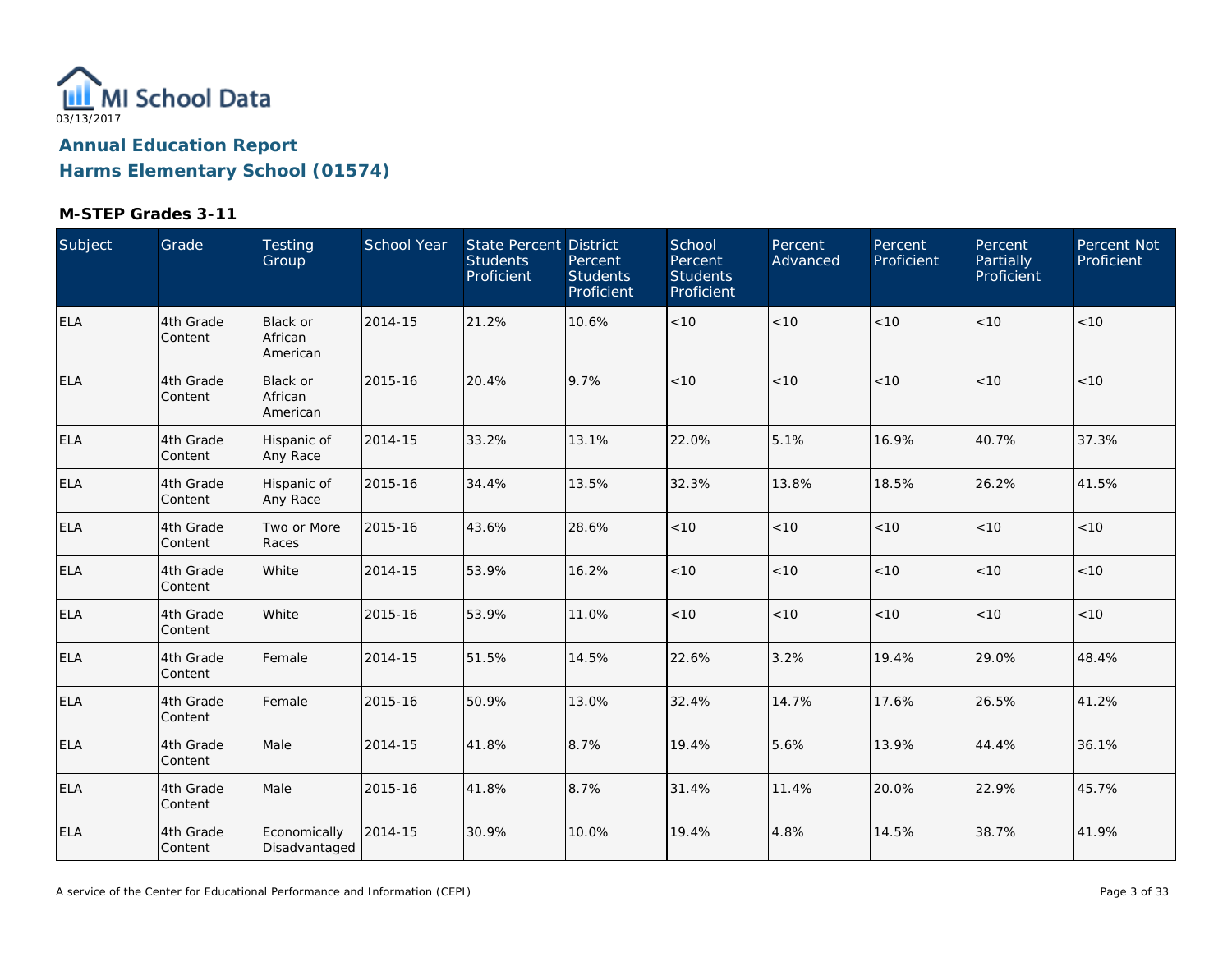

| Subject    | Grade                | Testing<br>Group                            | School Year | <b>State Percent District</b><br><b>Students</b><br>Proficient | Percent<br><b>Students</b><br>Proficient | School<br>Percent<br><b>Students</b><br>Proficient | Percent<br>Advanced | Percent<br>Proficient | Percent<br>Partially<br>Proficient | Percent Not<br>Proficient |
|------------|----------------------|---------------------------------------------|-------------|----------------------------------------------------------------|------------------------------------------|----------------------------------------------------|---------------------|-----------------------|------------------------------------|---------------------------|
| <b>ELA</b> | 4th Grade<br>Content | Economically<br>Disadvantaged               | 2015-16     | 30.8%                                                          | 10.1%                                    | 30.8%                                              | 10.8%               | 20.0%                 | 26.2%                              | 43.1%                     |
| <b>ELA</b> | 4th Grade<br>Content | English<br>Language<br>Learners             | 2014-15     | 23.7%                                                          | 10.8%                                    | 18.2%                                              | 3.6%                | 14.5%                 | 40.0%                              | 41.8%                     |
| ELA        | 4th Grade<br>Content | English<br>Language<br>Learners             | 2015-16     | 24.3%                                                          | 8.2%                                     | 9.1%                                               | 4.5%                | 4.5%                  | 31.8%                              | 59.1%                     |
| <b>ELA</b> | 4th Grade<br>Content | Students With<br><b>Disabilities</b>        | 2014-15     | 17.2%                                                          | 3.8%                                     | $<10$                                              | $<10$               | < 10                  | < 10                               | $<10$                     |
| <b>ELA</b> | 4th Grade<br>Content | <b>Students With</b><br><b>Disabilities</b> | 2015-16     | 17.5%                                                          | 4.5%                                     | $<10$                                              | $<10$               | $<10$                 | < 10                               | < 10                      |
| <b>ELA</b> | 5th Grade<br>Content | <b>All Students</b>                         | 2014-15     | 48.7%                                                          | 12.7%                                    | 30.3%                                              | 6.1%                | 24.2%                 | 27.3%                              | 42.4%                     |
| <b>ELA</b> | 5th Grade<br>Content | All Students                                | 2015-16     | 50.6%                                                          | 12.8%                                    | 21.9%                                              | 3.1%                | 18.8%                 | 32.8%                              | 45.3%                     |
| <b>ELA</b> | 5th Grade<br>Content | American<br>Indian or<br>Alaska Native      | 2015-16     | 43.0%                                                          | 7.7%                                     | $<10$                                              | $<10$               | < 10                  | < 10                               | < 10                      |
| <b>ELA</b> | 5th Grade<br>Content | <b>Black or</b><br>African<br>American      | 2014-15     | 22.5%                                                          | 11.4%                                    | < 10                                               | < 10                | < 10                  | < 10                               | < 10                      |
| <b>ELA</b> | 5th Grade<br>Content | Black or<br>African<br>American             | 2015-16     | 23.7%                                                          | 12.3%                                    | < 10                                               | < 10                | < 10                  | < 10                               | < 10                      |
| <b>ELA</b> | 5th Grade<br>Content | Hispanic of<br>Any Race                     | 2014-15     | 35.4%                                                          | 16.9%                                    | 33.3%                                              | 6.7%                | 26.7%                 | 28.3%                              | 38.3%                     |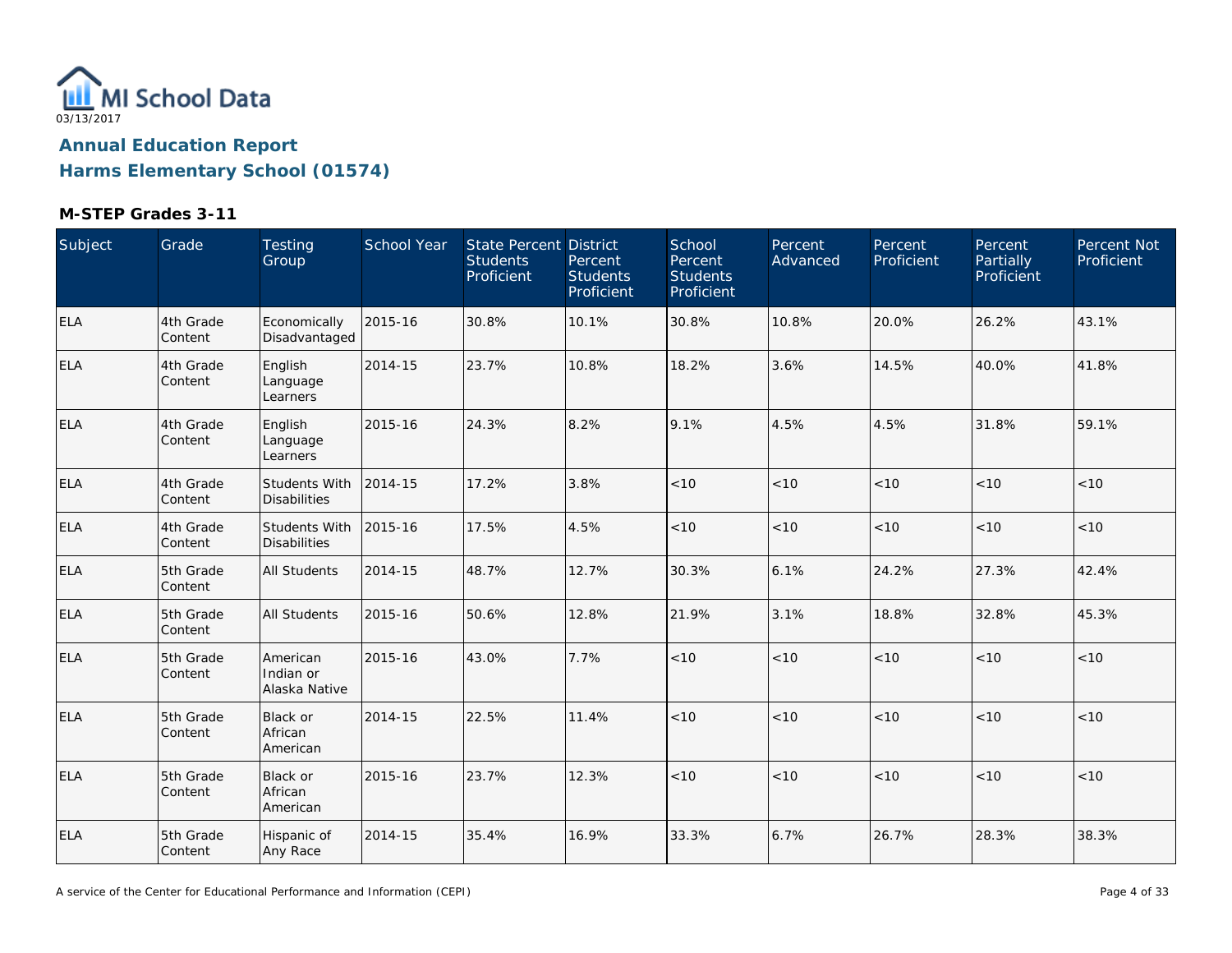

| Subject    | Grade                 | Testing<br>Group                | School Year | State Percent District<br><b>Students</b><br>Proficient | Percent<br><b>Students</b><br>Proficient | School<br>Percent<br><b>Students</b><br>Proficient | Percent<br>Advanced | Percent<br>Proficient | Percent<br>Partially<br>Proficient | Percent Not<br>Proficient |
|------------|-----------------------|---------------------------------|-------------|---------------------------------------------------------|------------------------------------------|----------------------------------------------------|---------------------|-----------------------|------------------------------------|---------------------------|
| <b>ELA</b> | 5th Grade<br>Content  | Hispanic of<br>Any Race         | 2015-16     | 38.4%                                                   | 12.7%                                    | 22.2%                                              | 3.7%                | 18.5%                 | 35.2%                              | 42.6%                     |
| <b>ELA</b> | 5th Grade<br>Content  | Two or More<br>Races            | 2014-15     | 47.6%                                                   | 0.0%                                     | < 10                                               | < 10                | < 10                  | < 10                               | < 10                      |
| ELA        | 5th Grade<br>Content  | White                           | 2014-15     | 55.7%                                                   | 7.2%                                     | < 10                                               | < 10                | < 10                  | < 10                               | < 10                      |
| <b>ELA</b> | 5th Grade<br>Content  | White                           | 2015-16     | 58.1%                                                   | 16.0%                                    | < 10                                               | < 10                | < 10                  | < 10                               | < 10                      |
| <b>ELA</b> | 5th Grade<br>Content  | Female                          | 2014-15     | 54.3%                                                   | 14.6%                                    | 30.8%                                              | 7.7%                | 23.1%                 | 34.6%                              | 34.6%                     |
| <b>ELA</b> | 5th Grade<br> Content | Female                          | 2015-16     | 55.8%                                                   | 15.4%                                    | 21.4%                                              | 0.0%                | 21.4%                 | 32.1%                              | 46.4%                     |
| <b>ELA</b> | 5th Grade<br>Content  | Male                            | 2014-15     | 43.3%                                                   | 10.8%                                    | 30.0%                                              | 5.0%                | 25.0%                 | 22.5%                              | 47.5%                     |
| <b>ELA</b> | 5th Grade<br>Content  | Male                            | 2015-16     | 45.5%                                                   | 10.4%                                    | 22.2%                                              | 5.6%                | 16.7%                 | 33.3%                              | 44.4%                     |
| <b>ELA</b> | 5th Grade<br>Content  | Economically<br>Disadvantaged   | 2014-15     | 32.6%                                                   | 10.8%                                    | 31.1%                                              | 6.6%                | 24.6%                 | 27.9%                              | 41.0%                     |
| ELA        | 5th Grade<br>Content  | Economically<br>Disadvantaged   | 2015-16     | 34.4%                                                   | 11.3%                                    | 23.0%                                              | 3.3%                | 19.7%                 | 31.1%                              | 45.9%                     |
| <b>ELA</b> | 5th Grade<br>Content  | English<br>Language<br>Learners | 2014-15     | 22.7%                                                   | 14.0%                                    | 27.3%                                              | 5.5%                | 21.8%                 | 30.9%                              | 41.8%                     |
| <b>ELA</b> | 5th Grade<br>Content  | English<br>Language<br>Learners | 2015-16     | 23.1%                                                   | 7.4%                                     | 2.8%                                               | 0.0%                | 2.8%                  | 36.1%                              | 61.1%                     |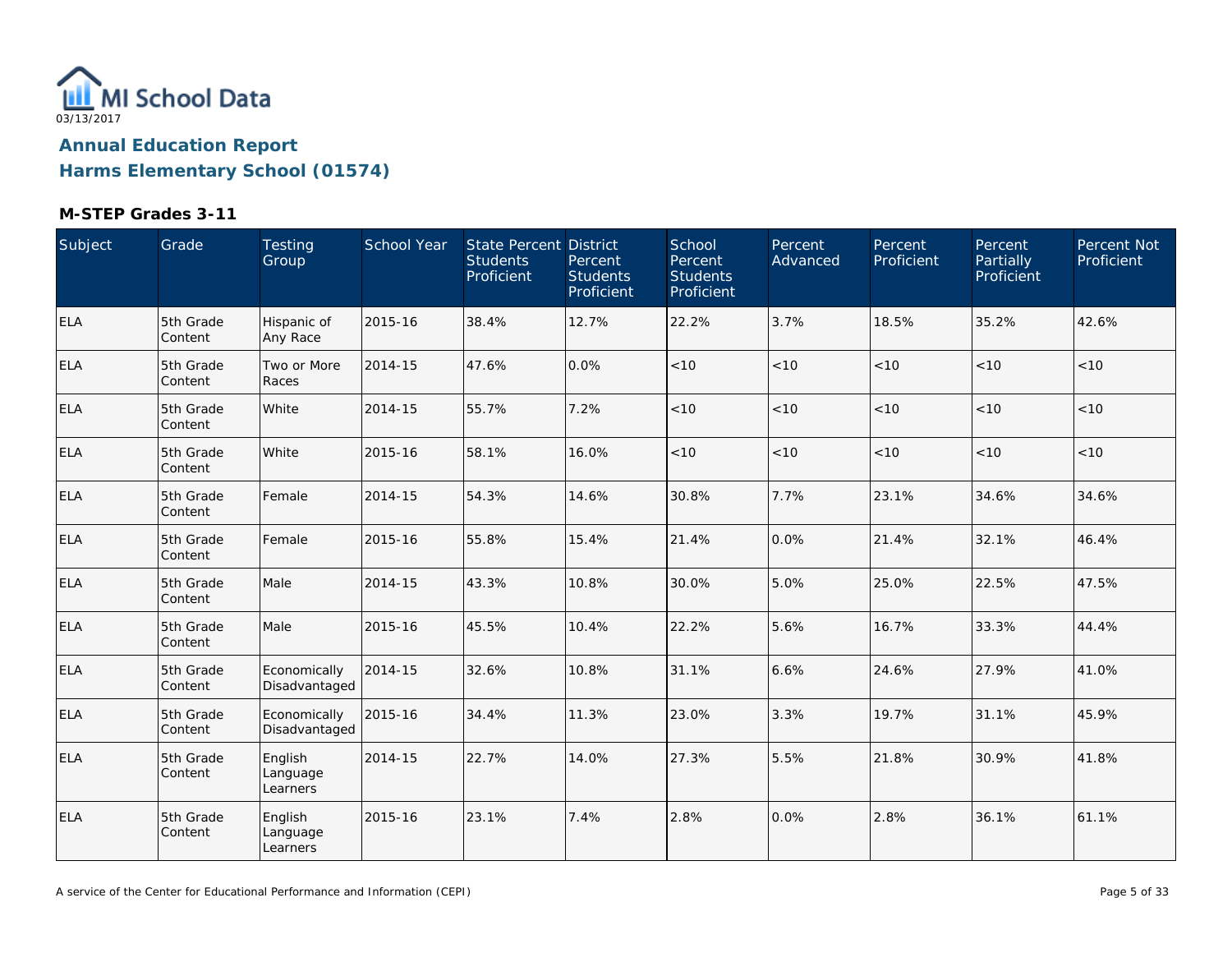

| Subject     | Grade                | Testing<br>Group                            | School Year | State Percent District<br><b>Students</b><br>Proficient | Percent<br><b>Students</b><br>Proficient | School<br>Percent<br><b>Students</b><br>Proficient | Percent<br>Advanced | Percent<br>Proficient | Percent<br>Partially<br>Proficient | Percent Not<br>Proficient |
|-------------|----------------------|---------------------------------------------|-------------|---------------------------------------------------------|------------------------------------------|----------------------------------------------------|---------------------|-----------------------|------------------------------------|---------------------------|
| <b>ELA</b>  | 5th Grade<br>Content | <b>Students With</b><br><b>Disabilities</b> | 2014-15     | 14.6%                                                   | 5.7%                                     | < 10                                               | < 10                | < 10                  | < 10                               | < 10                      |
| <b>ELA</b>  | 5th Grade<br>Content | <b>Students With</b><br><b>Disabilities</b> | 2015-16     | 16.1%                                                   | 4.5%                                     | < 10                                               | < 10                | < 10                  | < 10                               | < 10                      |
| Mathematics | 3rd Grade<br>Content | <b>All Students</b>                         | 2014-15     | 48.8%                                                   | 12.8%                                    | 27.1%                                              | 10.0%               | 17.1%                 | 37.1%                              | 35.7%                     |
| Mathematics | 3rd Grade<br>Content | <b>All Students</b>                         | 2015-16     | 45.2%                                                   | 10.4%                                    | 17.4%                                              | 2.9%                | 14.5%                 | 30.4%                              | 52.2%                     |
| Mathematics | 3rd Grade<br>Content | <b>Black or</b><br>African<br>American      | 2014-15     | 20.3%                                                   | 11.5%                                    | < 10                                               | < 10                | < 10                  | < 10                               | < 10                      |
| Mathematics | 3rd Grade<br>Content | <b>Black or</b><br>African<br>American      | 2015-16     | 17.9%                                                   | 9.2%                                     | < 10                                               | < 10                | < 10                  | < 10                               | < 10                      |
| Mathematics | 3rd Grade<br>Content | Hispanic of<br>Any Race                     | 2014-15     | 35.7%                                                   | 16.5%                                    | 27.3%                                              | 10.6%               | 16.7%                 | 39.4%                              | 33.3%                     |
| Mathematics | 3rd Grade<br>Content | Hispanic of<br>Any Race                     | 2015-16     | 31.6%                                                   | 13.9%                                    | 17.9%                                              | 3.6%                | 14.3%                 | 30.4%                              | 51.8%                     |
| Mathematics | 3rd Grade<br>Content | Two or More<br>Races                        | 2014-15     | 43.6%                                                   | 0.0%                                     | $<10$                                              | $<10$               | $<10$                 | < 10                               | $<10$                     |
| Mathematics | 3rd Grade<br>Content | Two or More<br>Races                        | 2015-16     | 40.8%                                                   | 7.1%                                     | $<10$                                              | < 10                | $<10$                 | < 10                               | < 10                      |
| Mathematics | 3rd Grade<br>Content | White                                       | 2014-15     | 57.3%                                                   | 18.0%                                    | < 10                                               | < 10                | < 10                  | < 10                               | < 10                      |
| Mathematics | 3rd Grade<br>Content | White                                       | 2015-16     | 53.2%                                                   | 15.9%                                    | < 10                                               | < 10                | < 10                  | < 10                               | < 10                      |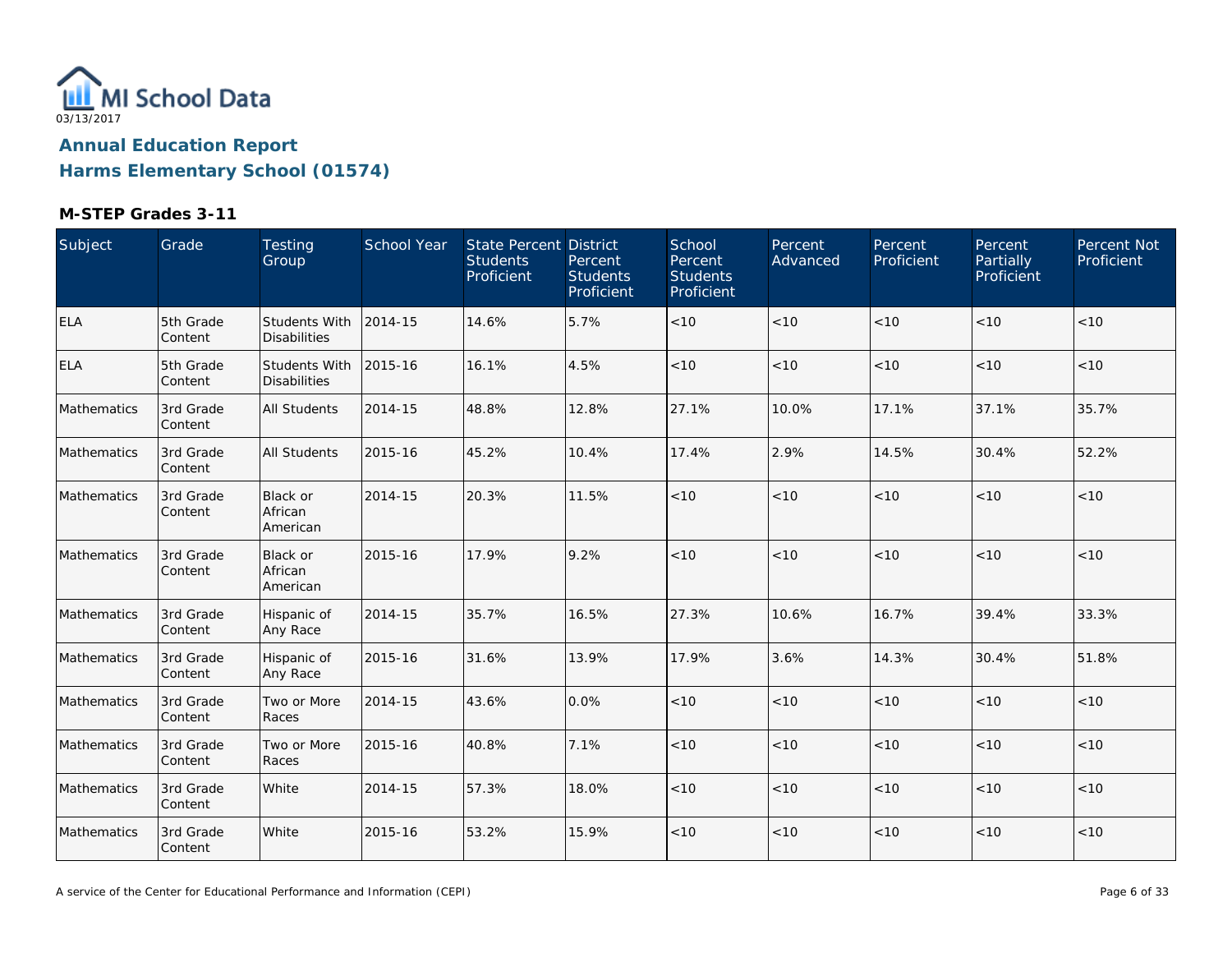

| Subject     | Grade                | Testing<br>Group                            | School Year | State Percent District<br><b>Students</b><br>Proficient | Percent<br><b>Students</b><br>Proficient | School<br>Percent<br><b>Students</b><br>Proficient | Percent<br>Advanced | Percent<br>Proficient | Percent<br>Partially<br>Proficient | Percent Not<br>Proficient |
|-------------|----------------------|---------------------------------------------|-------------|---------------------------------------------------------|------------------------------------------|----------------------------------------------------|---------------------|-----------------------|------------------------------------|---------------------------|
| Mathematics | 3rd Grade<br>Content | Female                                      | 2014-15     | 48.1%                                                   | 12.9%                                    | 26.3%                                              | 13.2%               | 13.2%                 | 36.8%                              | 36.8%                     |
| Mathematics | 3rd Grade<br>Content | Female                                      | 2015-16     | 43.7%                                                   | 10.0%                                    | 8.8%                                               | 5.9%                | 2.9%                  | 32.4%                              | 58.8%                     |
| Mathematics | 3rd Grade<br>Content | Male                                        | 2014-15     | 49.5%                                                   | 12.7%                                    | 28.1%                                              | 6.3%                | 21.9%                 | 37.5%                              | 34.4%                     |
| Mathematics | 3rd Grade<br>Content | Male                                        | 2015-16     | 46.6%                                                   | 10.8%                                    | 25.7%                                              | 0.0%                | 25.7%                 | 28.6%                              | 45.7%                     |
| Mathematics | 3rd Grade<br>Content | Economically<br>Disadvantaged               | 2014-15     | 33.5%                                                   | 11.4%                                    | 28.1%                                              | 10.9%               | 17.2%                 | 34.4%                              | 37.5%                     |
| Mathematics | 3rd Grade<br>Content | Economically<br>Disadvantaged               | 2015-16     | 30.1%                                                   | 9.8%                                     | 18.5%                                              | 3.1%                | 15.4%                 | 29.2%                              | 52.3%                     |
| Mathematics | 3rd Grade<br>Content | English<br>Language<br>Learners             | 2014-15     | 37.0%                                                   | 17.7%                                    | 25.4%                                              | 7.9%                | 17.5%                 | 39.7%                              | 34.9%                     |
| Mathematics | 3rd Grade<br>Content | English<br>Language<br>Learners             | 2015-16     | 37.8%                                                   | 15.8%                                    | 20.4%                                              | 3.7%                | 16.7%                 | 29.6%                              | 50.0%                     |
| Mathematics | 3rd Grade<br>Content | <b>Students With</b><br><b>Disabilities</b> | 2014-15     | 24.5%                                                   | 9.9%                                     | < 10                                               | $<10$               | < 10                  | < 10                               | < 10                      |
| Mathematics | 3rd Grade<br>Content | <b>Students With</b><br><b>Disabilities</b> | 2015-16     | 21.4%                                                   | 7.1%                                     | < 10                                               | < 10                | < 10                  | < 10                               | < 10                      |
| Mathematics | 4th Grade<br>Content | <b>All Students</b>                         | 2014-15     | 41.4%                                                   | 7.6%                                     | 6.2%                                               | 0.0%                | 6.2%                  | 40.0%                              | 53.8%                     |
| Mathematics | 4th Grade<br>Content | <b>All Students</b>                         | 2015-16     | 44.0%                                                   | 7.2%                                     | 22.9%                                              | 7.1%                | 15.7%                 | 38.6%                              | 38.6%                     |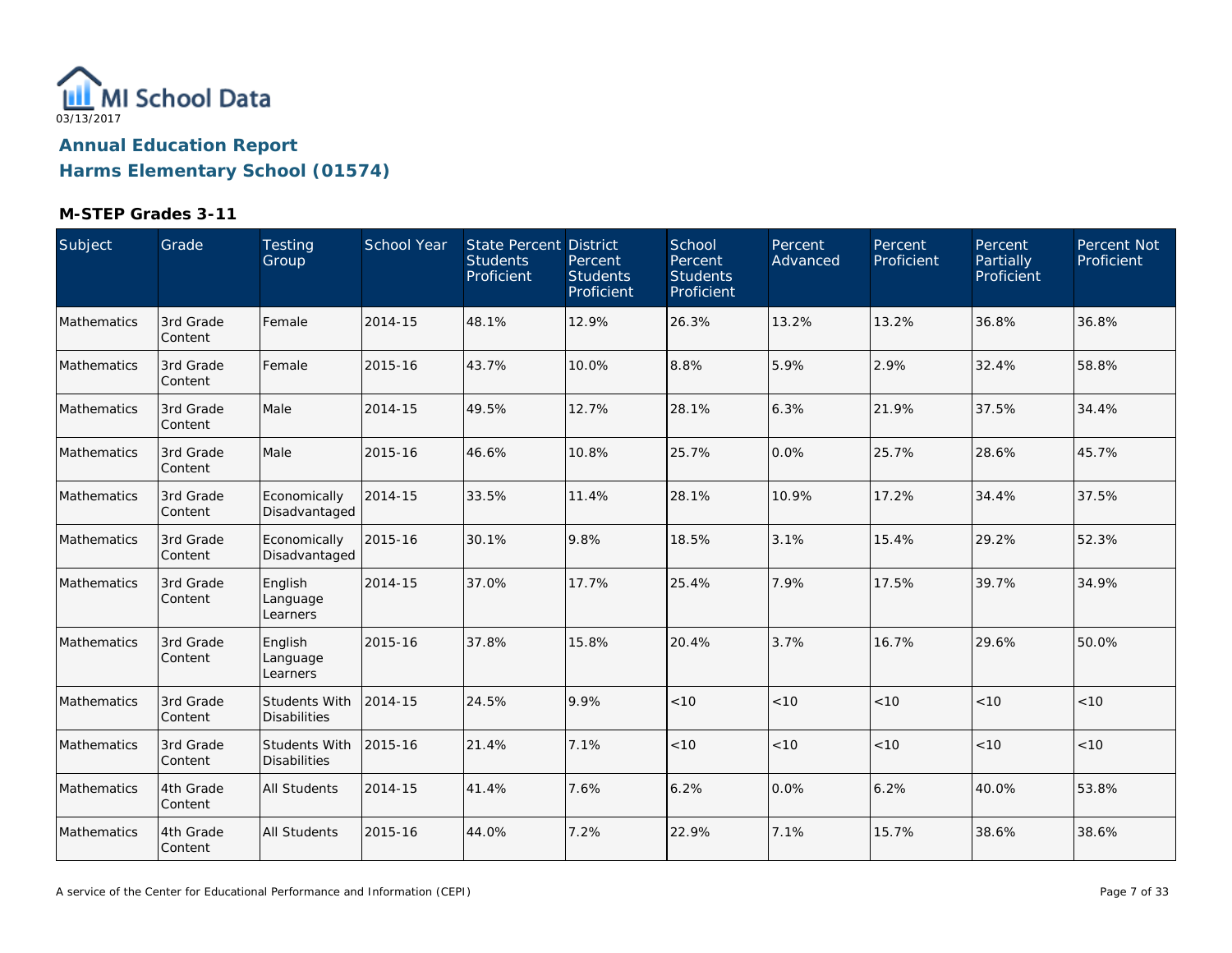

| Subject     | Grade                | Testing<br>Group                       | School Year | <b>State Percent District</b><br><b>Students</b><br>Proficient | Percent<br><b>Students</b><br>Proficient | School<br>Percent<br><b>Students</b><br>Proficient | Percent<br>Advanced | Percent<br>Proficient | Percent<br>Partially<br>Proficient | Percent Not<br>Proficient |
|-------------|----------------------|----------------------------------------|-------------|----------------------------------------------------------------|------------------------------------------|----------------------------------------------------|---------------------|-----------------------|------------------------------------|---------------------------|
| Mathematics | 4th Grade<br>Content | American<br>Indian or<br>Alaska Native | 2014-15     | 31.9%                                                          | 7.1%                                     | $<10$                                              | < 10                | < 10                  | < 10                               | $<10$                     |
| Mathematics | 4th Grade<br>Content | Black or<br>African<br>American        | 2014-15     | 13.2%                                                          | 6.2%                                     | < 10                                               | < 10                | < 10                  | < 10                               | < 10                      |
| Mathematics | 4th Grade<br>Content | Black or<br>African<br>American        | 2015-16     | 15.1%                                                          | 5.9%                                     | < 10                                               | < 10                | < 10                  | < 10                               | $<10$                     |
| Mathematics | 4th Grade<br>Content | Hispanic of<br>Any Race                | 2014-15     | 27.1%                                                          | 12.5%                                    | 6.9%                                               | 0.0%                | 6.9%                  | 41.4%                              | 51.7%                     |
| Mathematics | 4th Grade<br>Content | Hispanic of<br>Any Race                | 2015-16     | 30.6%                                                          | 12.9%                                    | 24.2%                                              | 7.6%                | 16.7%                 | 39.4%                              | 36.4%                     |
| Mathematics | 4th Grade<br>Content | Two or More<br>Races                   | 2015-16     | 39.1%                                                          | 0.0%                                     | < 10                                               | < 10                | < 10                  | < 10                               | < 10                      |
| Mathematics | 4th Grade<br>Content | White                                  | 2014-15     | 49.3%                                                          | 13.2%                                    | < 10                                               | < 10                | < 10                  | < 10                               | < 10                      |
| Mathematics | 4th Grade<br>Content | White                                  | 2015-16     | 52.3%                                                          | 5.6%                                     | < 10                                               | < 10                | < 10                  | < 10                               | < 10                      |
| Mathematics | 4th Grade<br>Content | Female                                 | 2014-15     | 40.3%                                                          | 7.9%                                     | 3.3%                                               | 0.0%                | 3.3%                  | 33.3%                              | 63.3%                     |
| Mathematics | 4th Grade<br>Content | Female                                 | 2015-16     | 42.1%                                                          | 7.8%                                     | 20.0%                                              | 5.7%                | 14.3%                 | 40.0%                              | 40.0%                     |
| Mathematics | 4th Grade<br>Content | Male                                   | 2014-15     | 42.4%                                                          | 7.4%                                     | 8.6%                                               | 0.0%                | 8.6%                  | 45.7%                              | 45.7%                     |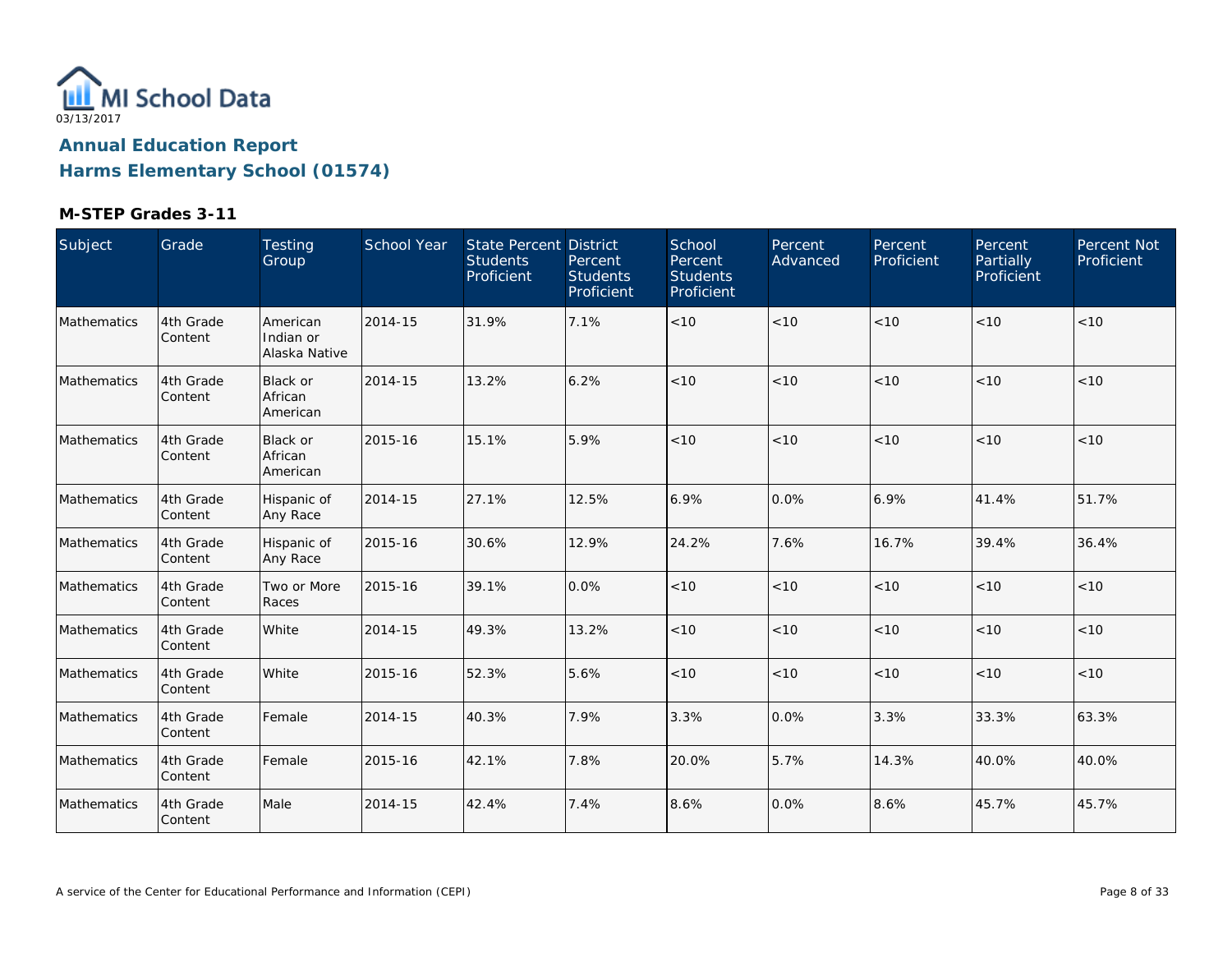

| Subject            | Grade                 | Testing<br>Group                       | <b>School Year</b> | State Percent District<br><b>Students</b><br>Proficient | Percent<br><b>Students</b><br>Proficient | School<br>Percent<br><b>Students</b><br>Proficient | Percent<br>Advanced | Percent<br>Proficient | Percent<br>Partially<br>Proficient | Percent Not<br>Proficient |
|--------------------|-----------------------|----------------------------------------|--------------------|---------------------------------------------------------|------------------------------------------|----------------------------------------------------|---------------------|-----------------------|------------------------------------|---------------------------|
| Mathematics        | 4th Grade<br>Content  | Male                                   | 2015-16            | 45.8%                                                   | 6.6%                                     | 25.7%                                              | 8.6%                | 17.1%                 | 37.1%                              | 37.1%                     |
| Mathematics        | 4th Grade<br>Content  | Economically<br>Disadvantaged          | 2014-15            | 25.4%                                                   | 6.9%                                     | 6.7%                                               | 0.0%                | 6.7%                  | 38.3%                              | 55.0%                     |
| Mathematics        | 4th Grade<br> Content | Economically<br>Disadvantaged          | 2015-16            | 27.9%                                                   | 6.6%                                     | 24.2%                                              | 7.6%                | 16.7%                 | 37.9%                              | 37.9%                     |
| Mathematics        | 4th Grade<br>Content  | English<br>Language<br>Learners        | 2014-15            | 22.1%                                                   | 9.4%                                     | 3.8%                                               | 0.0%                | 3.8%                  | 39.6%                              | 56.6%                     |
| Mathematics        | 4th Grade<br>Content  | English<br>Language<br>Learners        | 2015-16            | 27.4%                                                   | 7.2%                                     | 6.7%                                               | 0.0%                | 6.7%                  | 42.2%                              | 51.1%                     |
| Mathematics        | 4th Grade<br>Content  | Students With<br><b>Disabilities</b>   | 2014-15            | 17.2%                                                   | 3.7%                                     | < 10                                               | < 10                | < 10                  | < 10                               | < 10                      |
| Mathematics        | 4th Grade<br> Content | Students With<br><b>Disabilities</b>   | 2015-16            | 19.2%                                                   | 3.7%                                     | < 10                                               | < 10                | < 10                  | < 10                               | < 10                      |
| Mathematics        | 5th Grade<br> Content | All Students                           | 2014-15            | 33.4%                                                   | 4.1%                                     | 7.6%                                               | 1.5%                | 6.1%                  | 25.8%                              | 66.7%                     |
| <b>Mathematics</b> | 5th Grade<br>Content  | <b>All Students</b>                    | 2015-16            | 33.8%                                                   | 2.5%                                     | 3.1%                                               | 0.0%                | 3.1%                  | 29.7%                              | 67.2%                     |
| Mathematics        | 5th Grade<br>Content  | American<br>Indian or<br>Alaska Native | 2015-16            | 26.0%                                                   | 0.0%                                     | < 10                                               | < 10                | < 10                  | < 10                               | < 10                      |
| <b>Mathematics</b> | 5th Grade<br>Content  | Black or<br>African<br>American        | 2014-15            | 9.1%                                                    | 3.2%                                     | < 10                                               | < 10                | < 10                  | < 10                               | < 10                      |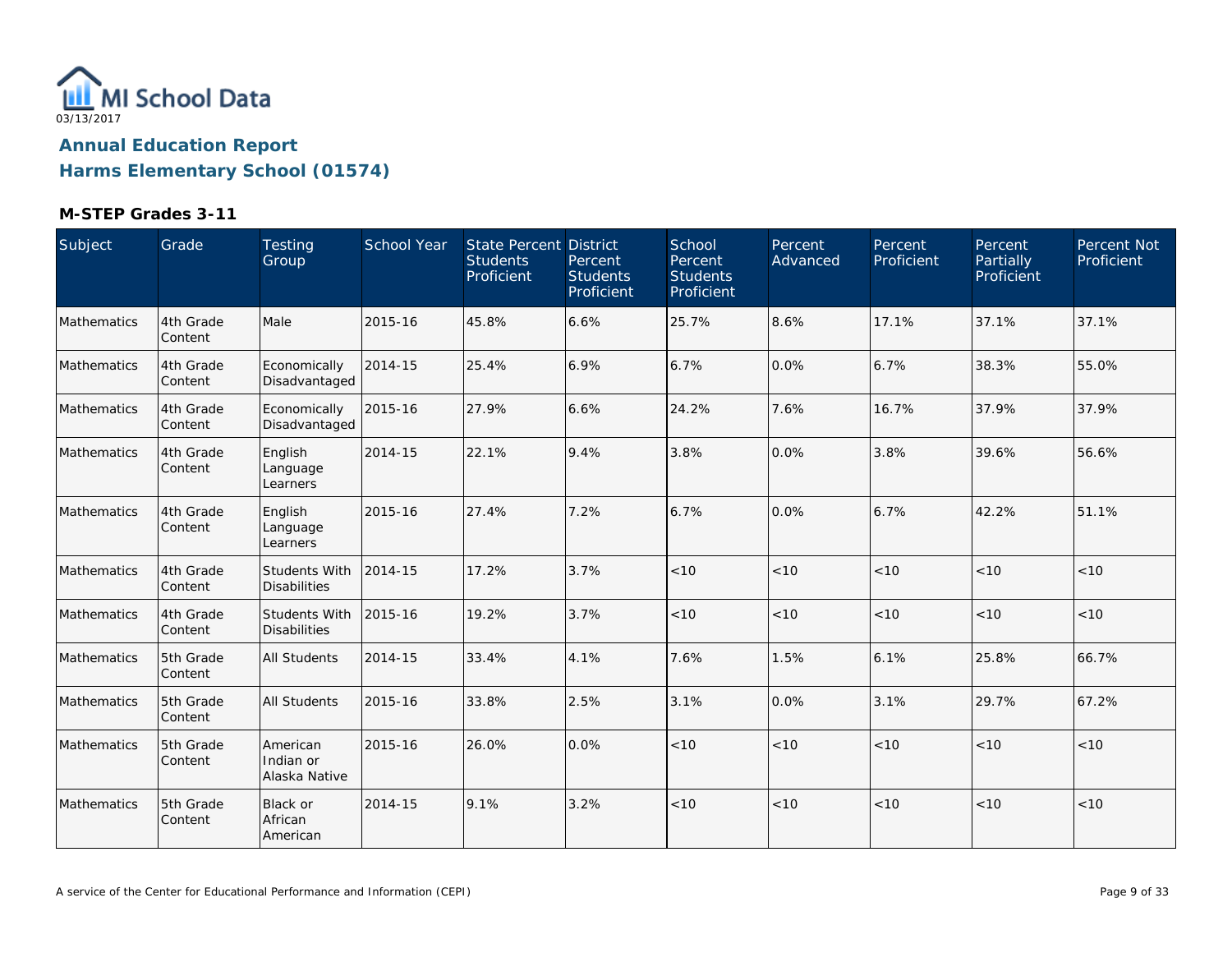

| Subject     | Grade                | Testing<br>Group                       | <b>School Year</b> | State Percent District<br><b>Students</b><br>Proficient | Percent<br><b>Students</b><br>Proficient | School<br>Percent<br><b>Students</b><br>Proficient | Percent<br>Advanced | Percent<br>Proficient | Percent<br>Partially<br>Proficient | Percent Not<br>Proficient |
|-------------|----------------------|----------------------------------------|--------------------|---------------------------------------------------------|------------------------------------------|----------------------------------------------------|---------------------|-----------------------|------------------------------------|---------------------------|
| Mathematics | 5th Grade<br>Content | <b>Black or</b><br>African<br>American | 2015-16            | 8.2%                                                    | 2.1%                                     | < 10                                               | < 10                | < 10                  | < 10                               | <10                       |
| Mathematics | 5th Grade<br>Content | Hispanic of<br>Any Race                | 2014-15            | 19.5%                                                   | 5.4%                                     | 8.3%                                               | 1.7%                | 6.7%                  | 26.7%                              | 65.0%                     |
| Mathematics | 5th Grade<br>Content | Hispanic of<br>Any Race                | 2015-16            | 19.2%                                                   | 3.4%                                     | 3.7%                                               | 0.0%                | 3.7%                  | 31.5%                              | 64.8%                     |
| Mathematics | 5th Grade<br>Content | Two or More<br>Races                   | 2014-15            | 30.5%                                                   | 0.0%                                     | < 10                                               | < 10                | < 10                  | < 10                               | <10                       |
| Mathematics | 5th Grade<br>Content | White                                  | 2014-15            | 39.7%                                                   | 1.4%                                     | $<10$                                              | < 10                | < 10                  | < 10                               | < 10                      |
| Mathematics | 5th Grade<br>Content | White                                  | 2015-16            | 41.0%                                                   | 6.1%                                     | $<10$                                              | $<10$               | < 10                  | < 10                               | $<10$                     |
| Mathematics | 5th Grade<br>Content | Female                                 | 2014-15            | 32.6%                                                   | 4.0%                                     | 11.5%                                              | 0.0%                | 11.5%                 | 19.2%                              | 69.2%                     |
| Mathematics | 5th Grade<br>Content | Female                                 | 2015-16            | 31.7%                                                   | 2.2%                                     | 0.0%                                               | 0.0%                | 0.0%                  | 32.1%                              | 67.9%                     |
| Mathematics | 5th Grade<br>Content | Male                                   | 2014-15            | 34.1%                                                   | 4.1%                                     | 5.0%                                               | 2.5%                | 2.5%                  | 30.0%                              | 65.0%                     |
| Mathematics | 5th Grade<br>Content | Male                                   | 2015-16            | 35.8%                                                   | 2.8%                                     | 5.6%                                               | 0.0%                | 5.6%                  | 27.8%                              | 66.7%                     |
| Mathematics | 5th Grade<br>Content | Economically<br>Disadvantaged          | 2014-15            | 18.2%                                                   | 3.4%                                     | 8.2%                                               | 1.6%                | 6.6%                  | 27.9%                              | 63.9%                     |
| Mathematics | 5th Grade<br>Content | Economically<br>Disadvantaged          | 2015-16            | 17.7%                                                   | 2.0%                                     | 3.3%                                               | 0.0%                | 3.3%                  | 31.1%                              | 65.6%                     |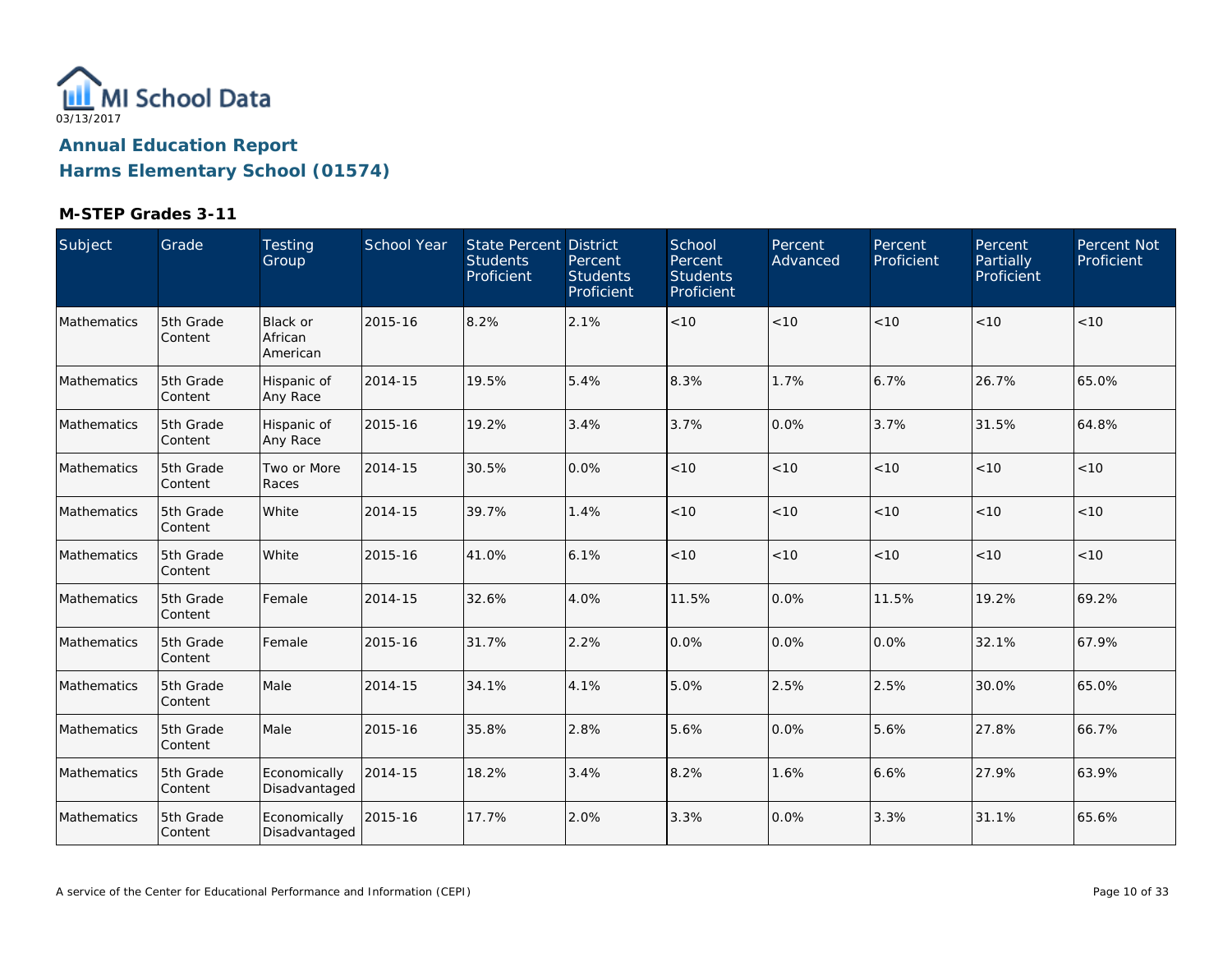

| Subject     | Grade                | Testing<br>Group                            | School Year | <b>State Percent District</b><br><b>Students</b><br>Proficient | Percent<br><b>Students</b><br>Proficient | School<br>Percent<br><b>Students</b><br>Proficient | Percent<br>Advanced | Percent<br>Proficient | Percent<br>Partially<br>Proficient | Percent Not<br>Proficient |
|-------------|----------------------|---------------------------------------------|-------------|----------------------------------------------------------------|------------------------------------------|----------------------------------------------------|---------------------|-----------------------|------------------------------------|---------------------------|
| Mathematics | 5th Grade<br>Content | English<br>Language<br>Learners             | 2014-15     | 13.6%                                                          | 6.0%                                     | 5.5%                                               | 1.8%                | 3.6%                  | 25.5%                              | 69.1%                     |
| Mathematics | 5th Grade<br>Content | English<br>Language<br>Learners             | 2015-16     | 12.8%                                                          | 2.0%                                     | 0.0%                                               | 0.0%                | 0.0%                  | 22.2%                              | 77.8%                     |
| Mathematics | 5th Grade<br>Content | <b>Students With</b><br><b>Disabilities</b> | 2014-15     | 9.4%                                                           | 1.3%                                     | < 10                                               | < 10                | < 10                  | < 10                               | $<10$                     |
| Mathematics | 5th Grade<br>Content | <b>Students With</b><br><b>Disabilities</b> | 2015-16     | 10.2%                                                          | 1.1%                                     | < 10                                               | < 10                | < 10                  | < 10                               | < 10                      |
| Science     | 4th Grade<br>Content | <b>All Students</b>                         | 2014-15     | 12.4%                                                          | 1.4%                                     | 3.0%                                               | 0.0%                | 3.0%                  | 19.4%                              | 77.6%                     |
| Science     | 4th Grade<br>Content | <b>All Students</b>                         | 2015-16     | 14.7%                                                          | 1.8%                                     | 1.4%                                               | 0.0%                | 1.4%                  | 18.6%                              | 80.0%                     |
| Science     | 4th Grade<br>Content | American<br>Indian or<br>Alaska Native      | 2014-15     | 8.7%                                                           | 0.0%                                     | < 10                                               | < 10                | < 10                  | < 10                               | < 10                      |
| Science     | 4th Grade<br>Content | Black or<br>African<br>American             | 2014-15     | 2.0%                                                           | 1.0%                                     | < 10                                               | < 10                | < 10                  | < 10                               | < 10                      |
| Science     | 4th Grade<br>Content | Black or<br>African<br>American             | 2015-16     | 2.4%                                                           | 1.8%                                     | < 10                                               | < 10                | < 10                  | < 10                               | < 10                      |
| Science     | 4th Grade<br>Content | Hispanic of<br>Any Race                     | 2014-15     | 5.5%                                                           | 2.0%                                     | 3.4%                                               | 0.0%                | 3.4%                  | 20.3%                              | 76.3%                     |
| Science     | 4th Grade<br>Content | Hispanic of<br>Any Race                     | 2015-16     | 6.6%                                                           | 1.2%                                     | 1.5%                                               | 0.0%                | 1.5%                  | 19.7%                              | 78.8%                     |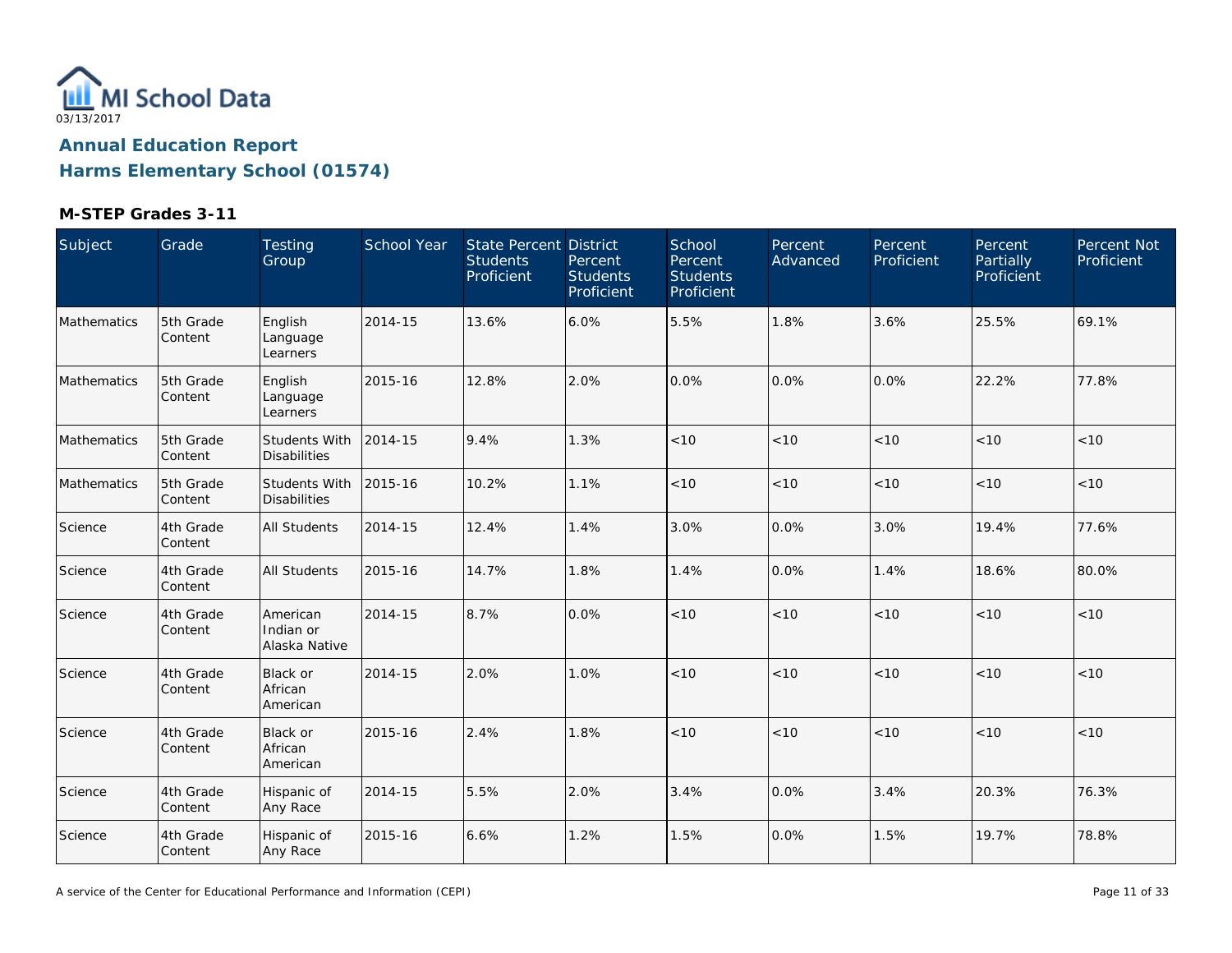

| Subject | Grade                | Testing<br>Group                     | School Year | State Percent District<br><b>Students</b><br>Proficient | Percent<br><b>Students</b><br>Proficient | School<br>Percent<br><b>Students</b><br>Proficient | Percent<br>Advanced | Percent<br>Proficient | Percent,<br>Partially<br>Proficient | Percent Not<br>Proficient |
|---------|----------------------|--------------------------------------|-------------|---------------------------------------------------------|------------------------------------------|----------------------------------------------------|---------------------|-----------------------|-------------------------------------|---------------------------|
| Science | 4th Grade<br>Content | Two or More<br>Races                 | 2015-16     | 12.5%                                                   | 7.1%                                     | $<10$                                              | < 10                | < 10                  | < 10                                | < 10                      |
| Science | 4th Grade<br>Content | White                                | 2014-15     | 15.4%                                                   | 6.6%                                     | < 10                                               | < 10                | < 10                  | < 10                                | < 10                      |
| Science | 4th Grade<br>Content | White                                | 2015-16     | 18.4%                                                   | 2.2%                                     | < 10                                               | < 10                | < 10                  | < 10                                | < 10                      |
| Science | 4th Grade<br>Content | Female                               | 2014-15     | 10.4%                                                   | 1.0%                                     | 0.0%                                               | 0.0%                | 0.0%                  | 19.4%                               | 80.6%                     |
| Science | 4th Grade<br>Content | Female                               | 2015-16     | 13.0%                                                   | 1.8%                                     | 0.0%                                               | 0.0%                | 0.0%                  | 14.3%                               | 85.7%                     |
| Science | 4th Grade<br>Content | Male                                 | 2014-15     | 14.3%                                                   | 1.8%                                     | 5.6%                                               | 0.0%                | 5.6%                  | 19.4%                               | 75.0%                     |
| Science | 4th Grade<br>Content | Male                                 | 2015-16     | 16.4%                                                   | 1.8%                                     | 2.9%                                               | 0.0%                | 2.9%                  | 22.9%                               | 74.3%                     |
| Science | 4th Grade<br>Content | Economically<br>Disadvantaged        | 2014-15     | 5.5%                                                    | 1.3%                                     | 3.2%                                               | 0.0%                | 3.2%                  | 17.7%                               | 79.0%                     |
| Science | 4th Grade<br>Content | Economically<br>Disadvantaged        | 2015-16     | 6.6%                                                    | 1.8%                                     | 1.5%                                               | 0.0%                | 1.5%                  | 18.2%                               | 80.3%                     |
| Science | 4th Grade<br>Content | English<br>Language<br>Learners      | 2014-15     | 2.2%                                                    | 0.8%                                     | 0.0%                                               | 0.0%                | 0.0%                  | 21.8%                               | 78.2%                     |
| Science | 4th Grade<br>Content | English<br>Language<br>Learners      | 2015-16     | 2.9%                                                    | 0.7%                                     | 0.0%                                               | 0.0%                | 0.0%                  | 4.4%                                | 95.6%                     |
| Science | 4th Grade<br>Content | Students With<br><b>Disabilities</b> | 2014-15     | 4.6%                                                    | 0.5%                                     | < 10                                               | $<10$               | < 10                  | < 10                                | < 10                      |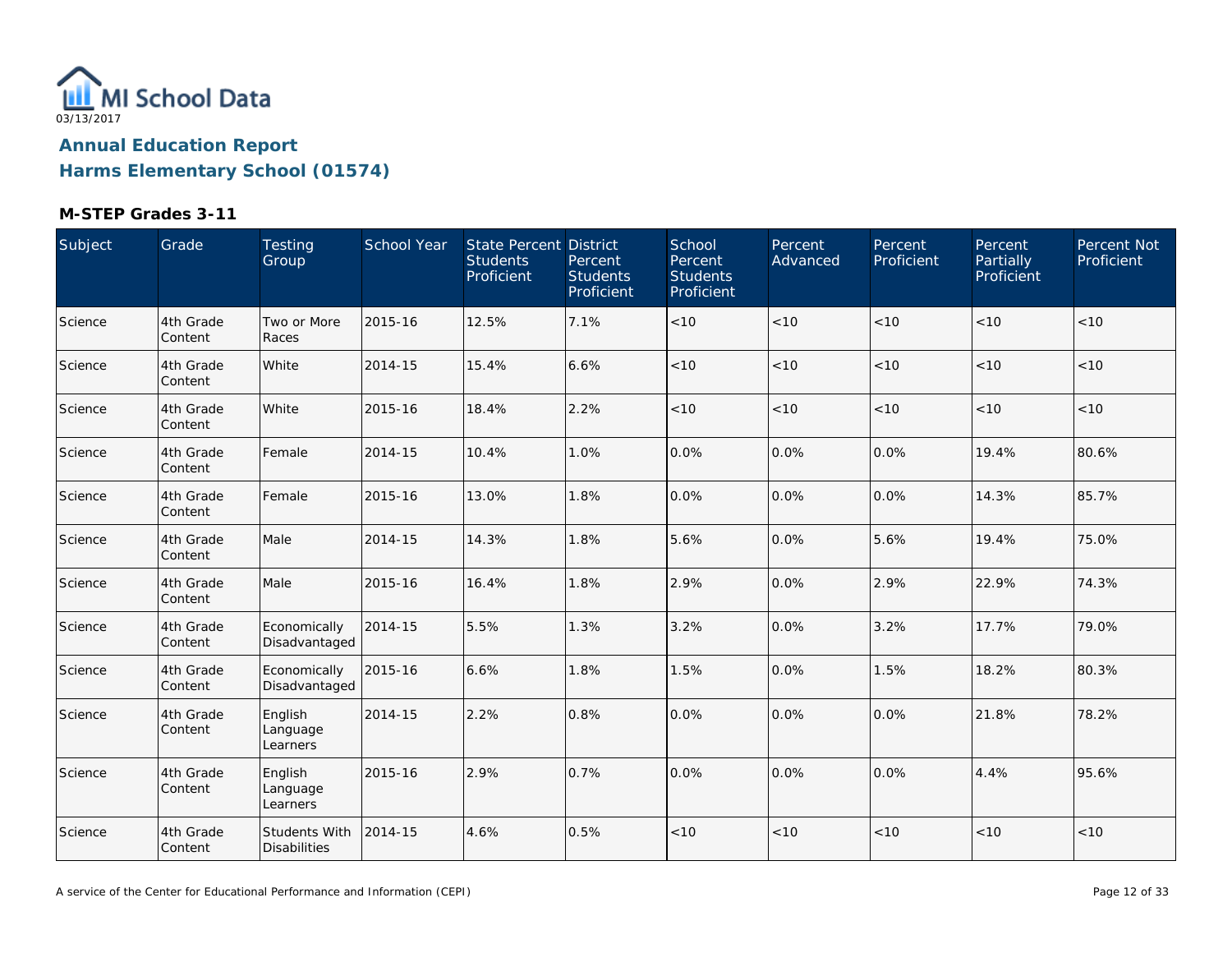

| Subject        | Grade                | <b>Testing</b><br>Group                     | School Year | State Percent District<br><b>Students</b><br>Proficient | Percent<br><b>Students</b><br>Proficient | School<br>Percent<br><b>Students</b><br>Proficient | Percent<br>Advanced | <b>Percent</b><br>Proficient | Percent<br>Partially<br>Proficient | Percent Not<br>Proficient |
|----------------|----------------------|---------------------------------------------|-------------|---------------------------------------------------------|------------------------------------------|----------------------------------------------------|---------------------|------------------------------|------------------------------------|---------------------------|
| Science        | 4th Grade<br>Content | <b>Students With</b><br><b>Disabilities</b> | 2015-16     | 5.3%                                                    | 0.7%                                     | < 10                                               | < 10                | < 10                         | < 10                               | < 10                      |
| Social Studies | 5th Grade<br>Content | All Students                                | 2014-15     | 22.2%                                                   | 3.2%                                     | 6.1%                                               | 0.0%                | 6.1%                         | 69.7%                              | 24.2%                     |
| Social Studies | 5th Grade<br>Content | All Students                                | 2015-16     | 18.9%                                                   | 2.8%                                     | 12.5%                                              | 0.0%                | 12.5%                        | 60.9%                              | 26.6%                     |
| Social Studies | 5th Grade<br>Content | American<br>Indian or<br>Alaska Native      | 2015-16     | 16.5%                                                   | 0.0%                                     | < 10                                               | < 10                | < 10                         | < 10                               | < 10                      |
| Social Studies | 5th Grade<br>Content | Black or<br>African<br>American             | 2014-15     | 5.4%                                                    | 2.5%                                     | < 10                                               | < 10                | < 10                         | < 10                               | $<10$                     |
| Social Studies | 5th Grade<br>Content | Black or<br>African<br>American             | 2015-16     | 4.3%                                                    | 1.8%                                     | < 10                                               | < 10                | < 10                         | < 10                               | < 10                      |
| Social Studies | 5th Grade<br>Content | Hispanic of<br>Any Race                     | 2014-15     | 12.3%                                                   | 5.0%                                     | 6.7%                                               | 0.0%                | 6.7%                         | 66.7%                              | 26.7%                     |
| Social Studies | 5th Grade<br>Content | Hispanic of<br>Any Race                     | 2015-16     | 10.3%                                                   | 4.1%                                     | 13.0%                                              | 0.0%                | 13.0%                        | 63.0%                              | 24.1%                     |
| Social Studies | 5th Grade<br>Content | Two or More<br>Races                        | 2014-15     | 20.5%                                                   | 0.0%                                     | $<10$                                              | < 10                | < 10                         | < 10                               | $<10$                     |
| Social Studies | 5th Grade<br>Content | White                                       | 2014-15     | 26.9%                                                   | 2.9%                                     | < 10                                               | < 10                | < 10                         | < 10                               | < 10                      |
| Social Studies | 5th Grade<br>Content | White                                       | 2015-16     | 23.0%                                                   | 9.6%                                     | < 10                                               | < 10                | < 10                         | < 10                               | < 10                      |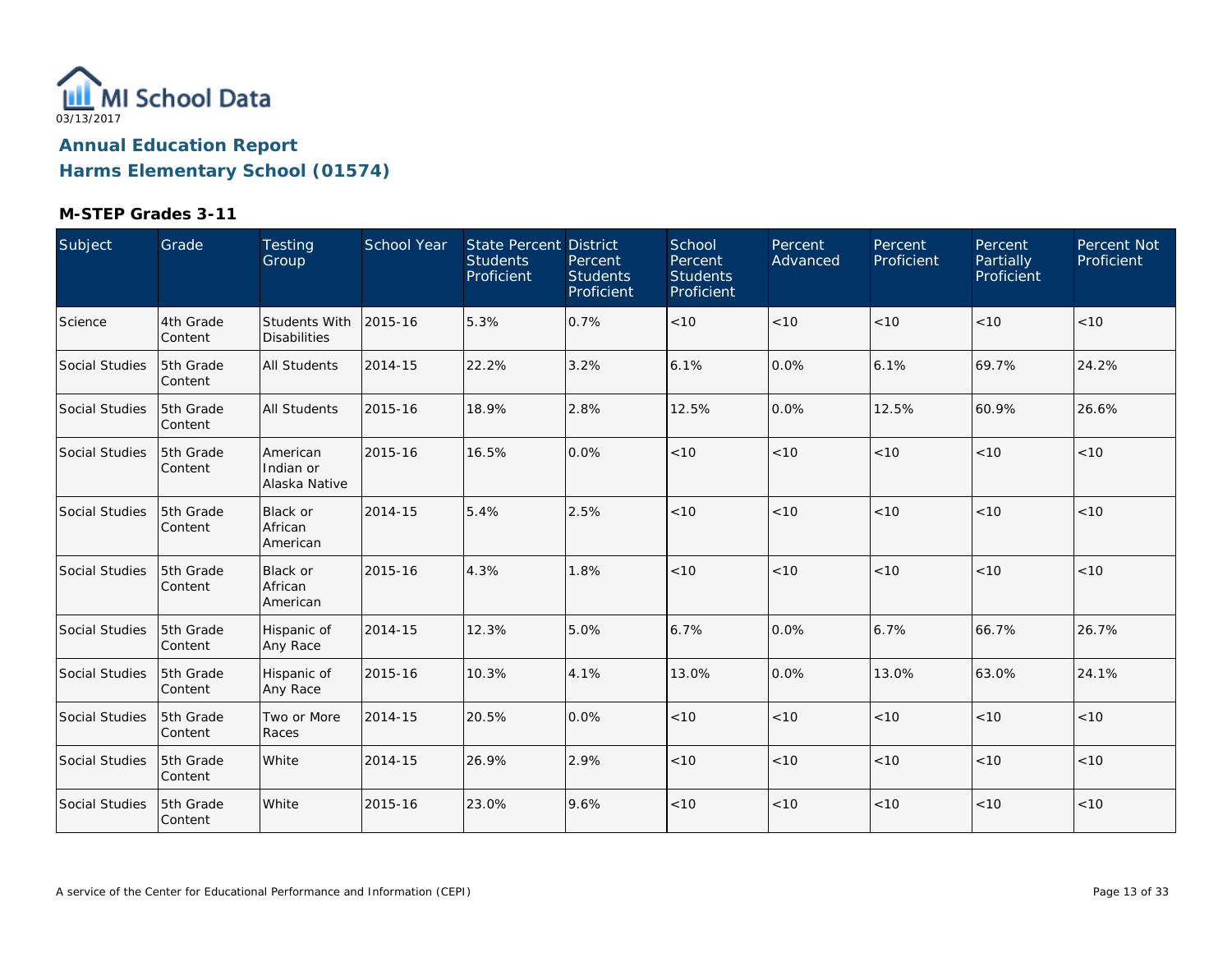

| Subject        | Grade                 | Testing<br>Group                            | <b>School Year</b> | State Percent District<br><b>Students</b><br>Proficient | Percent<br><b>Students</b><br>Proficient | School<br>Percent<br><b>Students</b><br>Proficient | Percent<br>Advanced | Percent<br>Proficient | Percent<br>Partially<br>Proficient | Percent Not<br>Proficient |
|----------------|-----------------------|---------------------------------------------|--------------------|---------------------------------------------------------|------------------------------------------|----------------------------------------------------|---------------------|-----------------------|------------------------------------|---------------------------|
| Social Studies | 5th Grade<br> Content | Female                                      | 2014-15            | 20.6%                                                   | 3.3%                                     | 11.5%                                              | 0.0%                | 11.5%                 | 53.8%                              | 34.6%                     |
| Social Studies | 5th Grade<br>Content  | Female                                      | 2015-16            | 16.7%                                                   | 2.8%                                     | 10.7%                                              | 0.0%                | 10.7%                 | 53.6%                              | 35.7%                     |
| Social Studies | 5th Grade<br> Content | Male                                        | 2014-15            | 23.8%                                                   | 3.2%                                     | 2.5%                                               | 0.0%                | 2.5%                  | 80.0%                              | 17.5%                     |
| Social Studies | 5th Grade<br> Content | Male                                        | 2015-16            | 21.0%                                                   | 2.8%                                     | 13.9%                                              | 0.0%                | 13.9%                 | 66.7%                              | 19.4%                     |
| Social Studies | 5th Grade<br> Content | Economically<br>Disadvantaged               | 2014-15            | 10.9%                                                   | 2.6%                                     | 6.6%                                               | 0.0%                | 6.6%                  | 70.5%                              | 23.0%                     |
| Social Studies | 5th Grade<br> Content | Economically<br>Disadvantaged               | 2015-16            | 8.5%                                                    | 2.4%                                     | 13.1%                                              | 0.0%                | 13.1%                 | 59.0%                              | 27.9%                     |
| Social Studies | 5th Grade<br>Content  | English<br>Language<br>Learners             | 2014-15            | 6.1%                                                    | 5.7%                                     | 5.5%                                               | 0.0%                | 5.5%                  | 65.5%                              | 29.1%                     |
| Social Studies | 5th Grade<br>Content  | English<br>Language<br>Learners             | 2015-16            | 3.7%                                                    | 3.4%                                     | 2.8%                                               | 0.0%                | 2.8%                  | 61.1%                              | 36.1%                     |
| Social Studies | 5th Grade<br>Content  | <b>Students With</b><br><b>Disabilities</b> | 2014-15            | 6.9%                                                    | 2.4%                                     | < 10                                               | < 10                | < 10                  | < 10                               | < 10                      |
| Social Studies | 5th Grade<br>Content  | <b>Students With</b><br><b>Disabilities</b> | 2015-16            | 5.6%                                                    | 1.2%                                     | < 10                                               | < 10                | < 10                  | < 10                               | < 10                      |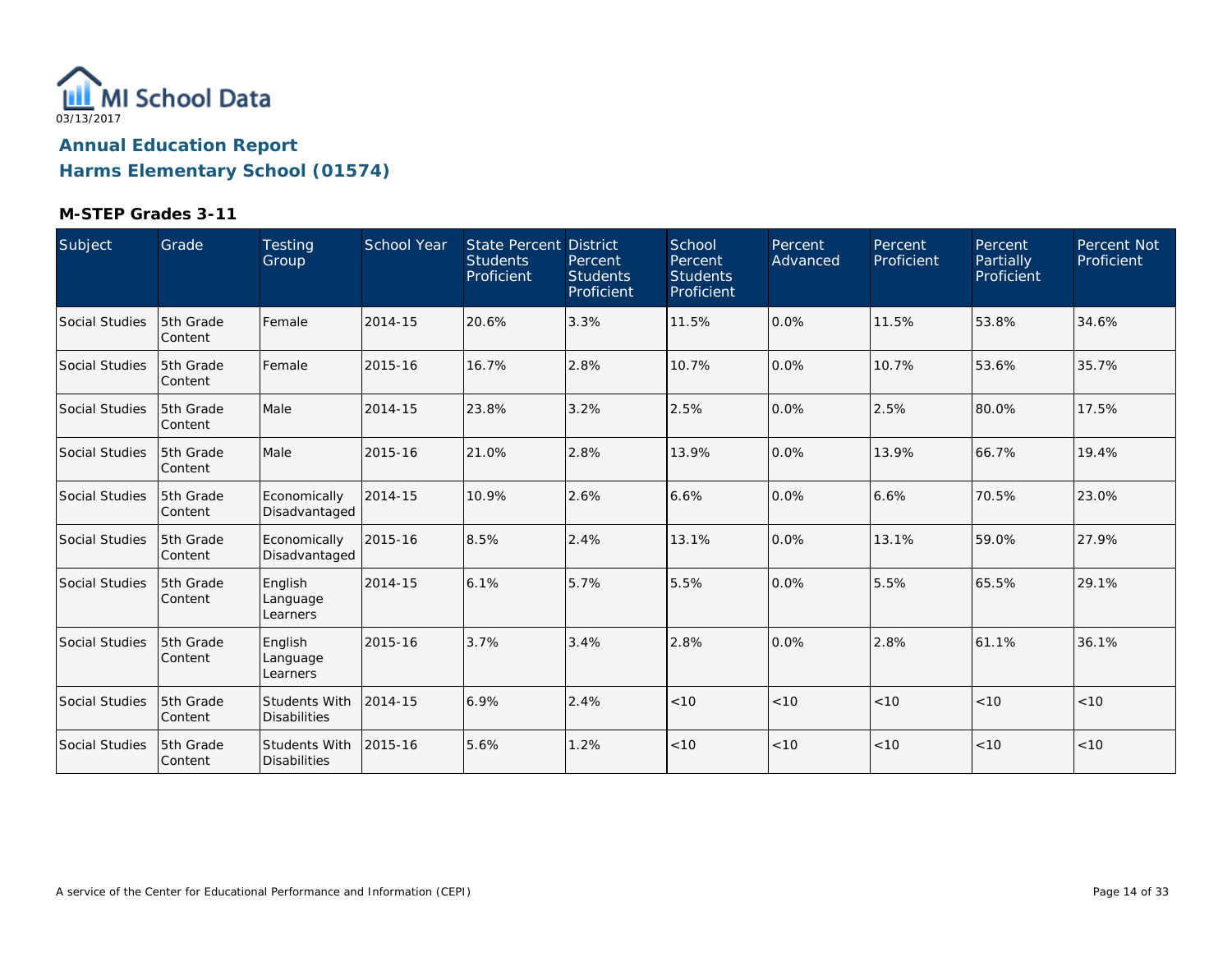

**SAT**

| Location<br><b>Name</b> | School Year | Subject | <b>Student</b><br>Group | Mean SAT<br>Score | <b>Benchmark</b> | Met or<br>Exceeded | % Met or<br>Exceeded <sup>1</sup> | Did Not Meet 9% Did Not \ | Meet | <b>Number</b><br>Assessed |
|-------------------------|-------------|---------|-------------------------|-------------------|------------------|--------------------|-----------------------------------|---------------------------|------|---------------------------|
|-------------------------|-------------|---------|-------------------------|-------------------|------------------|--------------------|-----------------------------------|---------------------------|------|---------------------------|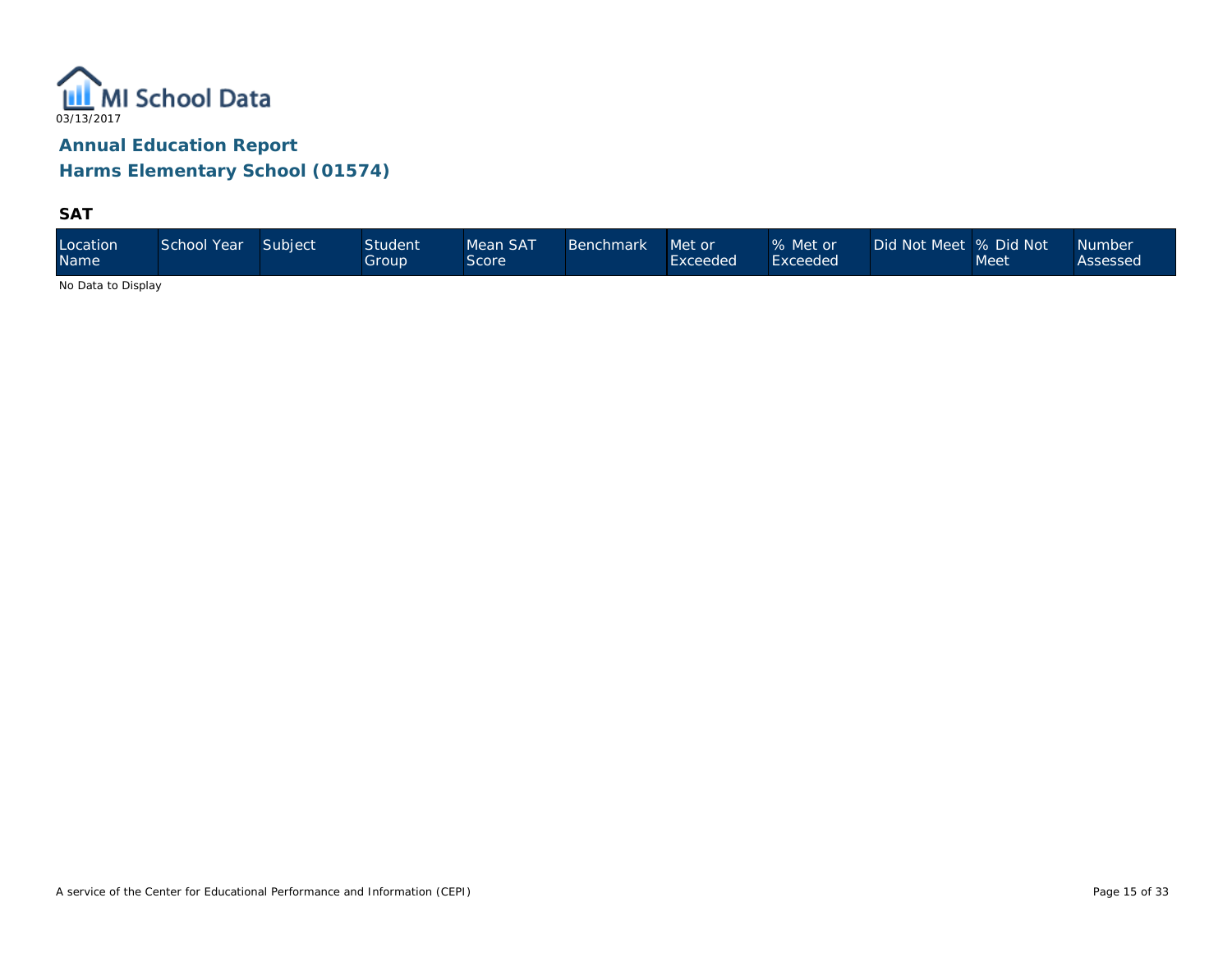

#### **MI-Access Functional Independence**

| Subject<br>Testing Group School Year<br>School Percent Percent<br>State Percent<br>Grade<br><b>District</b><br>Percent<br>Percent<br>Attained<br><b>Students</b><br><b>Students</b><br>Surpassed<br><b>Emerging</b><br>Percent<br>Proficient<br><b>Students</b><br>Proficient<br>Proficient |  |
|---------------------------------------------------------------------------------------------------------------------------------------------------------------------------------------------------------------------------------------------------------------------------------------------|--|
|---------------------------------------------------------------------------------------------------------------------------------------------------------------------------------------------------------------------------------------------------------------------------------------------|--|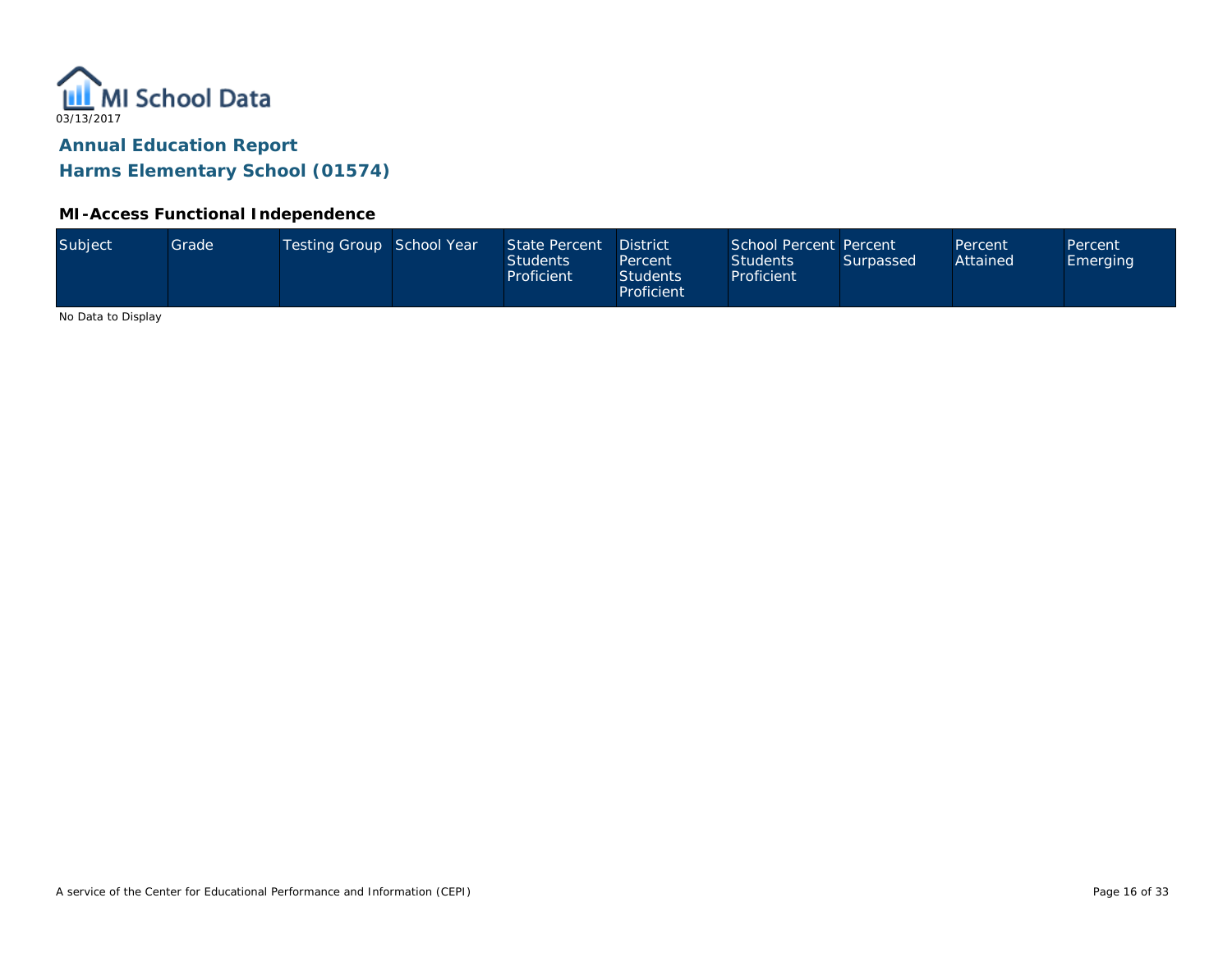

#### **MI-Access Supported Independence**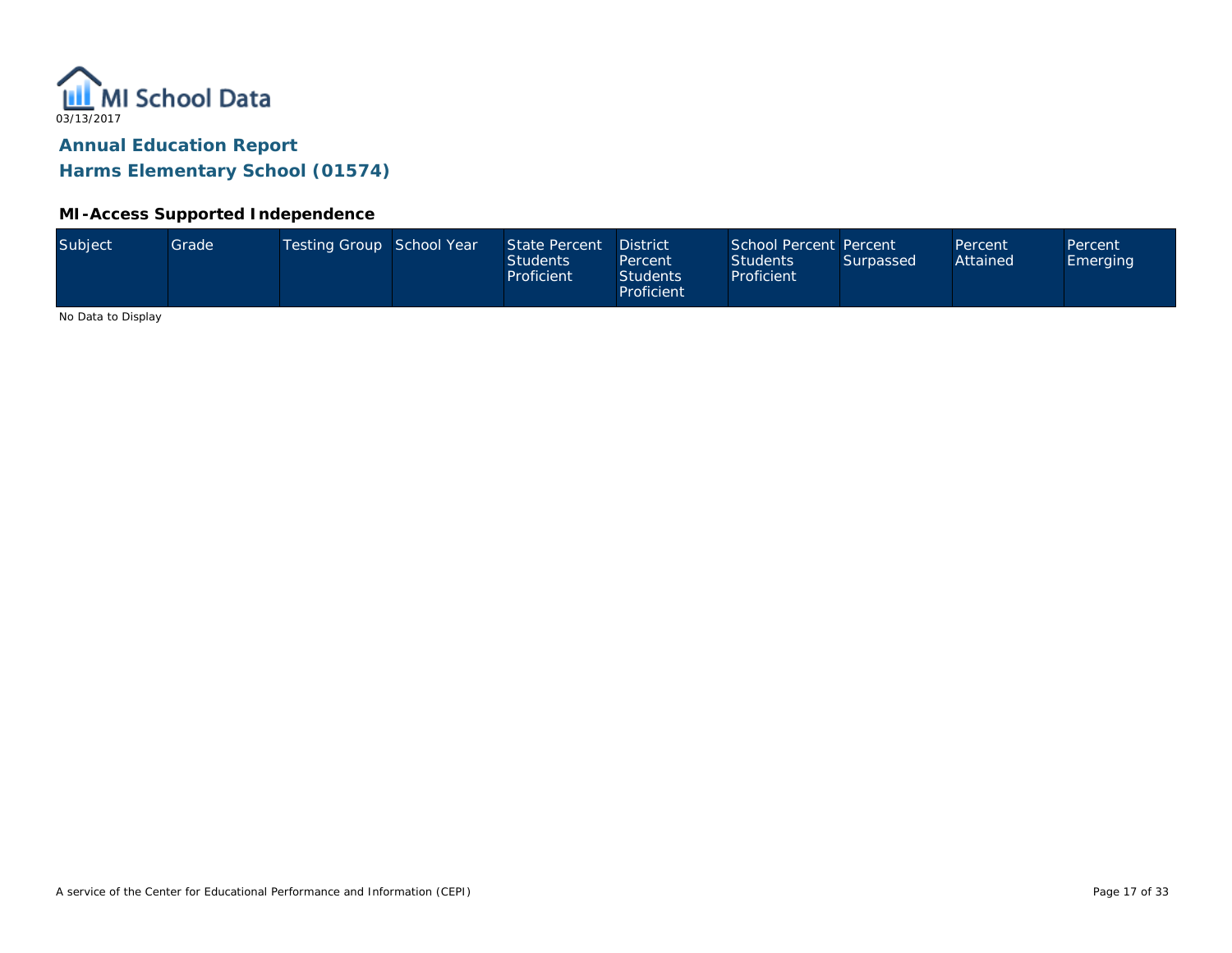

### **MI-Access Participation**

| Subject<br>Testing Group School Year<br>School Percent Percent<br>State Percent<br>Grade<br><b>District</b><br>Percent<br>Percent<br>Attained<br><b>Students</b><br><b>Students</b><br>Surpassed<br><b>Emerging</b><br>Percent<br>Proficient<br><b>Students</b><br>Proficient<br>Proficient |  |
|---------------------------------------------------------------------------------------------------------------------------------------------------------------------------------------------------------------------------------------------------------------------------------------------|--|
|---------------------------------------------------------------------------------------------------------------------------------------------------------------------------------------------------------------------------------------------------------------------------------------------|--|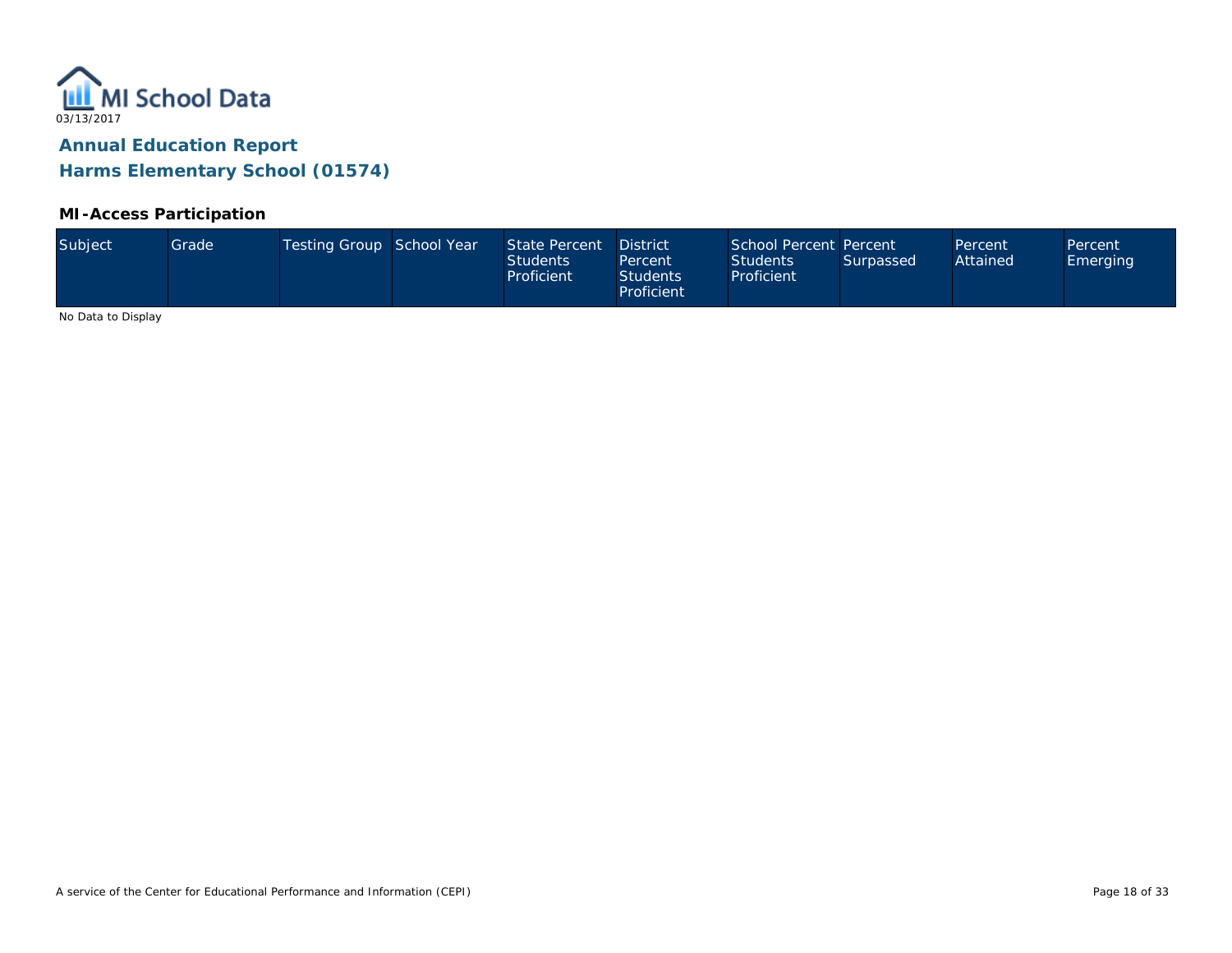

### **Accountability Details Subject Data**

| Testing<br>Group                            | Subject               | <b>State Tested</b><br>Total | State Percent<br>Proficient | <b>District</b><br><b>Tested Total</b> | <b>District</b><br>Percent<br>Proficient* | <b>School Tested School</b><br>Total | Percent<br>Proficient** |
|---------------------------------------------|-----------------------|------------------------------|-----------------------------|----------------------------------------|-------------------------------------------|--------------------------------------|-------------------------|
| <b>All Students</b>                         | <b>ELA</b>            | 98.7%                        | 69.6%                       | 96.0%                                  | 34.9%                                     | 100.0%                               | 49.2%                   |
| <b>All Students</b>                         | Mathematics           | 98.6%                        | 62.1%                       | 95.4%                                  | 28.2%                                     | 100.0%                               | 38.7%                   |
| <b>All Students</b>                         | Science               | 98.1%                        | 50.0%                       | 94.5%                                  | 16.7%                                     | 100.0%                               | 14.5%                   |
| <b>All Students</b>                         | Social Studies        | 98.1%                        | 59.3%                       | 94.0%                                  | 26.2%                                     | 100.0%                               | 31.2%                   |
| Bottom 30%                                  | <b>ELA</b>            | N/A                          | 25.1%                       | N/A                                    | 0.8%                                      | N/A                                  | 10.7%                   |
| Bottom 30%                                  | Mathematics           | N/A                          | 19.0%                       | N/A                                    | 1.2%                                      | N/A                                  | 3.6%                    |
| Bottom 30%                                  | Science               | N/A                          | 9.8%                        | N/A                                    | 0.0%                                      | N/A                                  | <30                     |
| Bottom 30%                                  | Social Studies        | N/A                          | 13.3%                       | N/A                                    | 0.0%                                      | N/A                                  | <30                     |
| American<br>Indian or<br>Alaska Native      | <b>ELA</b>            | 98.4%                        | 63.4%                       | 91.7%                                  | 43.9%                                     | <30                                  | <30                     |
| American<br>Indian or<br>Alaska Native      | <b>Mathematics</b>    | 98.4%                        | 55.9%                       | 95.8%                                  | 32.6%                                     | < 30                                 | <30                     |
| American<br>Indian or<br>Alaska Native      | Science               | 98.0%                        | 46.3%                       | < 30                                   | < 30                                      | N/A                                  | N/A                     |
| American<br>Indian or<br>Alaska Native      | Social Studies        | 97.3%                        | 54.5%                       | <30                                    | <30                                       | < 30                                 | <30                     |
| Asian                                       | <b>ELA</b>            | 99.3%                        | 84.3%                       | 96.8%                                  | 62.6%                                     | N/A                                  | N/A                     |
| Asian                                       | <b>Mathematics</b>    | 99.4%                        | 83.7%                       | 98.3%                                  | 59.5%                                     | N/A                                  | N/A                     |
| Asian                                       | Science               | 99.3%                        | 65.5%                       | 98.9%                                  | 48.0%                                     | N/A                                  | N/A                     |
| Asian                                       | <b>Social Studies</b> | 99.3%                        | 76.0%                       | 98.4%                                  | 66.7%                                     | N/A                                  | N/A                     |
| Black or African ELA<br>American            |                       | 97.7%                        | 46.9%                       | 95.7%                                  | 33.4%                                     | <30                                  | <30                     |
| Black or African Mathematics<br>American    |                       | 97.4%                        | 37.3%                       | 95.0%                                  | 26.2%                                     | <30                                  | $<30$                   |
| Black or African Science<br>American        |                       | 96.5%                        | 23.9%                       | 94.1%                                  | 15.3%                                     | <30                                  | $<30\,$                 |
| Black or African Social Studies<br>American |                       | 96.6%                        | 33.6%                       | 93.6%                                  | 24.1%                                     | $<30$                                | $<30\,$                 |
| Hispanic of Any ELA<br>Race                 |                       | 98.8%                        | 60.8%                       | 97.8%                                  | 39.1%                                     | 100.0%                               | 50.9%                   |
| Hispanic of Any Mathematics<br>Race         |                       | 98.8%                        | 51.1%                       | 97.2%                                  | 34.0%                                     | 100.0%                               | 39.5%                   |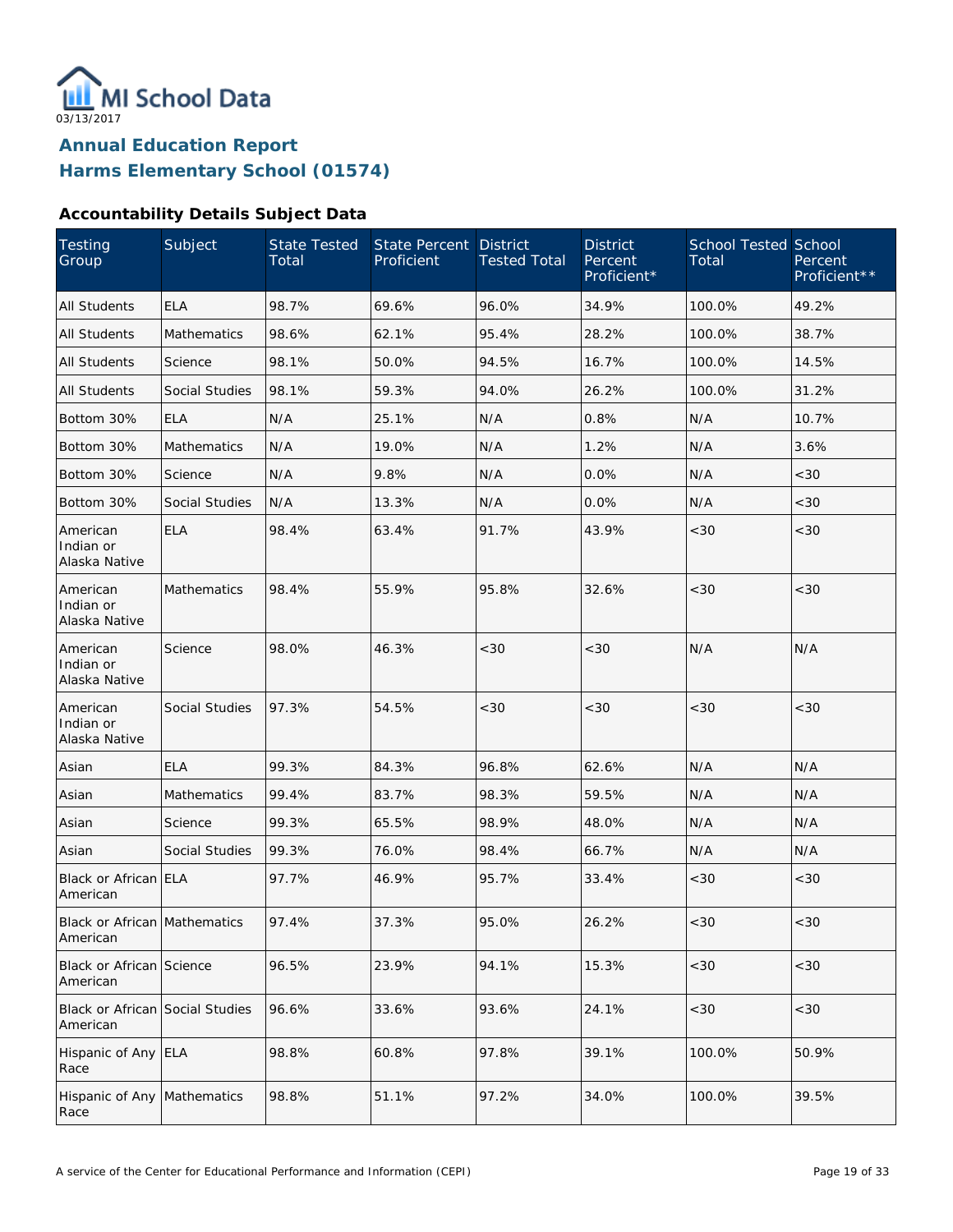

### **Accountability Details Subject Data**

| <b>Testing</b><br>Group                            | Subject<br><b>State Tested</b><br>Total<br>Proficient |       | State Percent | <b>District</b><br><b>Tested Total</b> | <b>District</b><br>Percent<br>Proficient* | <b>School Tested School</b><br>Total | Percent<br>Proficient** |
|----------------------------------------------------|-------------------------------------------------------|-------|---------------|----------------------------------------|-------------------------------------------|--------------------------------------|-------------------------|
| Hispanic of Any Science<br>Race                    |                                                       | 98.1% | 36.7%         | 96.0%                                  | 19.3%                                     | 100.0%                               | 15.3%                   |
| Hispanic of Any Social Studies<br>Race             |                                                       | 98.0% | 47.7%         | 96.0%                                  | 31.3%                                     | 100.0%                               | 33.3%                   |
| Native<br>Hawaiian or<br>Other Pacific<br>Islander | <b>ELA</b>                                            | 99.5% | 72.4%         | <30                                    | < 30                                      | N/A                                  | N/A                     |
| Native<br>Hawaiian or<br>Other Pacific<br>Islander | Mathematics                                           | 99.7% | 65.9%         | < 30                                   | < 30                                      | N/A                                  | N/A                     |
| Native<br>Hawaiian or<br>Other Pacific<br>Islander | Science                                               | 99.7% | 59.6%         | <30                                    | < 30                                      | N/A                                  | N/A                     |
| Native<br>Hawaiian or<br>Other Pacific<br>Islander | Social Studies                                        | 99.6% | 65.7%         | <30                                    | < 30                                      | N/A                                  | N/A                     |
| Two or More<br>Races                               | <b>ELA</b>                                            | 98.9% | 67.8%         | 100.0%                                 | 29.1%                                     | <30                                  | <30                     |
| Two or More<br>Races                               | Mathematics                                           | 98.7% | 59.2%         | 95.1%                                  | 15.1%                                     | <30                                  | <30                     |
| Two or More<br>Races                               | Science                                               | 98.5% | 45.2%         | <30                                    | < 30                                      | <30                                  | <30                     |
| Two or More<br>Races                               | Social Studies                                        | 98.5% | 57.3%         | <30                                    | < 30                                      | N/A                                  | N/A                     |
| White                                              | <b>ELA</b>                                            | 99.0% | 75.6%         | 92.9%                                  | 37.0%                                     | <30                                  | <30                     |
| White                                              | Mathematics                                           | 98.9% | 68.4%         | 95.5%                                  | 32.3%                                     | <30                                  | $<30$                   |
| White                                              | Science                                               | 98.6% | 57.1%         | 93.3%                                  | 21.5%                                     | <30                                  | <30                     |
| White                                              | Social Studies                                        | 98.5% | 65.8%         | 92.5%                                  | 30.2%                                     | <30                                  | <30                     |
| Economically<br>Disadvantaged                      | <b>ELA</b>                                            | 98.3% | 56.8%         | 96.0%                                  | 32.6%                                     | 100.0%                               | 49.7%                   |
| Economically<br>Disadvantaged                      | Mathematics                                           | 98.2% | 48.5%         | 95.3%                                  | 26.6%                                     | 100.0%                               | 38.8%                   |
| Economically<br>Disadvantaged                      | Science                                               | 97.5% | 35.0%         | 94.4%                                  | 15.8%                                     | 100.0%                               | 15.0%                   |
| Economically<br>Disadvantaged                      | Social Studies                                        | 97.5% | 43.9%         | 94.1%                                  | 24.0%                                     | 100.0%                               | 29.3%                   |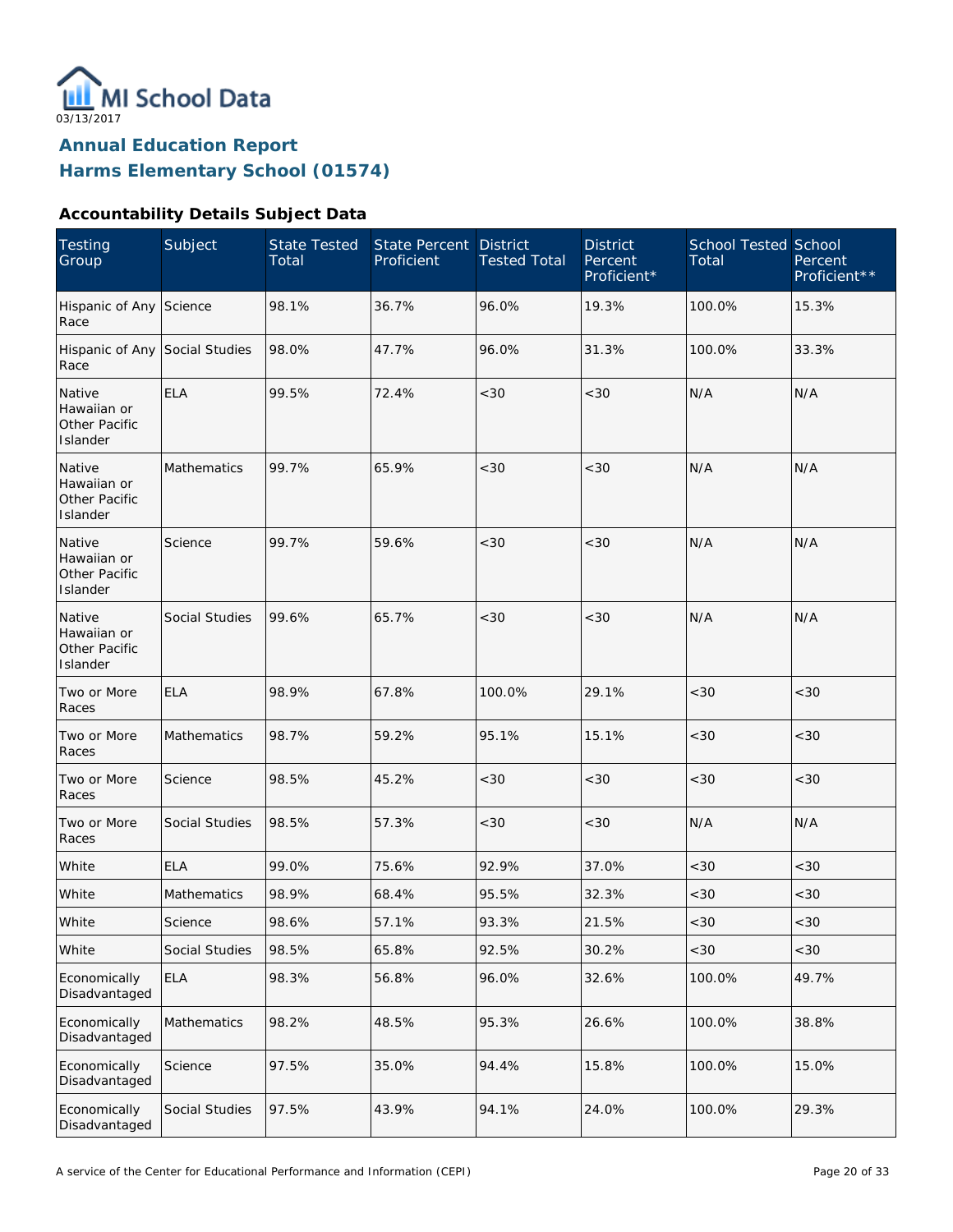

### **Accountability Details Subject Data**

| Testing<br>Group                            | Subject            | <b>State Tested</b><br>Total | <b>State Percent</b><br>Proficient | <b>District</b><br><b>Tested Total</b> | <b>District</b><br>Percent<br>Proficient* | <b>School Tested School</b><br>Total | Percent<br>Proficient** |
|---------------------------------------------|--------------------|------------------------------|------------------------------------|----------------------------------------|-------------------------------------------|--------------------------------------|-------------------------|
| English<br>Language<br>Learners             | <b>ELA</b>         | 98.8%                        | 49.5%                              | 97.8%                                  | 34.3%                                     | 100.0%                               | 40.3%                   |
| English<br>Language<br>Learners             | <b>Mathematics</b> | 99.0%                        | 48.4%                              | 97.0%                                  | 32.2%                                     | 100.0%                               | 33.6%                   |
| English<br>Language<br>Learners             | Science            | 98.5%                        | 22.0%                              | 95.8%                                  | 15.5%                                     | 100.0%                               | 2.6%                    |
| English<br>Language<br>Learners             | Social Studies     | 98.2%                        | 30.9%                              | 95.9%                                  | 25.0%                                     | 100.0%                               | 23.5%                   |
| <b>Students With</b><br><b>Disabilities</b> | <b>ELA</b>         | 97.2%                        | 40.1%                              | 92.4%                                  | 18.7%                                     | < 30                                 | < 30                    |
| <b>Students With</b><br><b>Disabilities</b> | Mathematics        | 97.1%                        | 36.5%                              | 90.7%                                  | 18.8%                                     | < 30                                 | < 30                    |
| Students With<br><b>Disabilities</b>        | Science            | 97.0%                        | 26.5%                              | 92.6%                                  | 11.0%                                     | < 30                                 | <30                     |
| Students With<br><b>Disabilities</b>        | Social Studies     | 96.6%                        | 30.8%                              | 90.7%                                  | 12.2%                                     | < 30                                 | <30                     |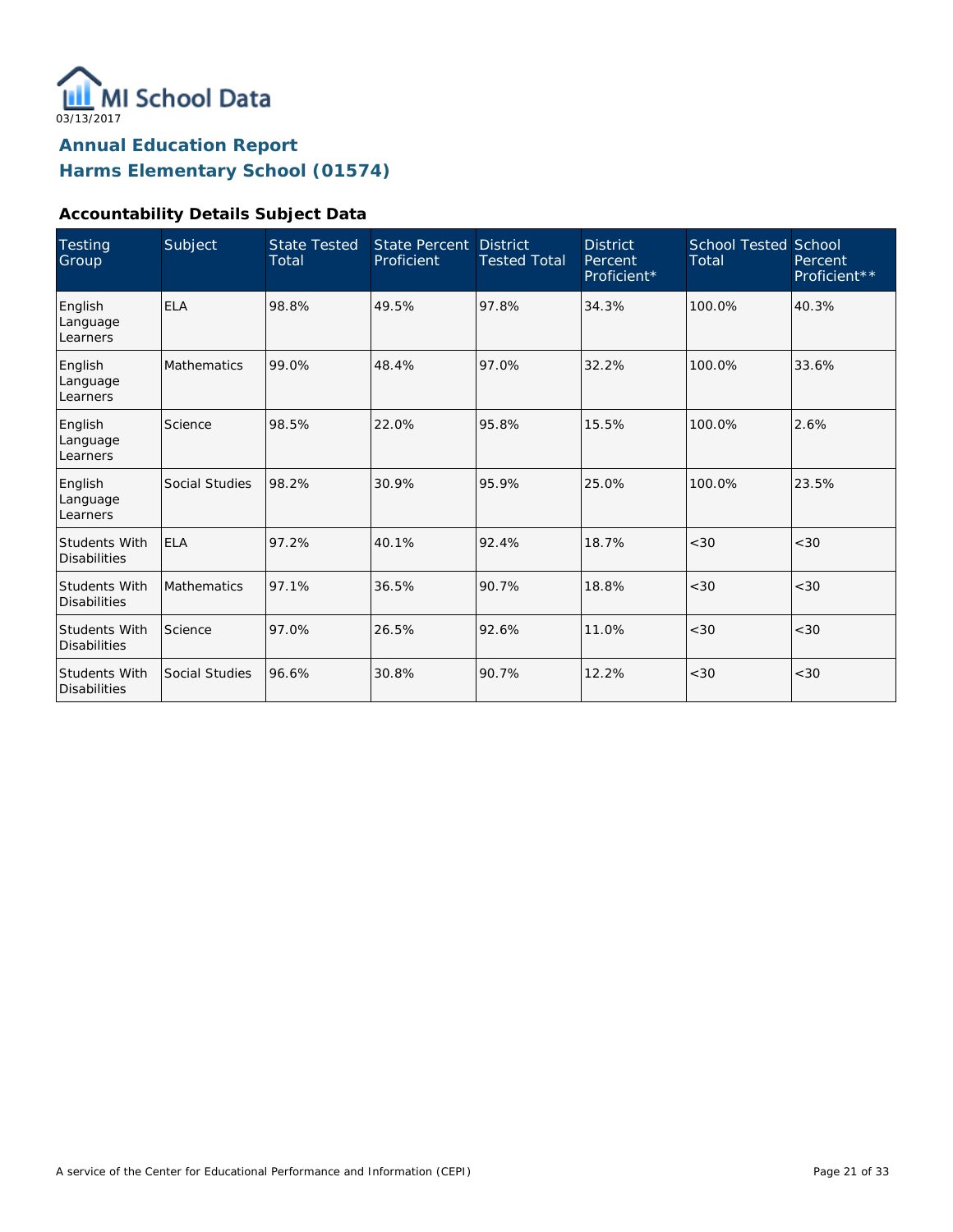

### **Accountability Details Graduation Data**

| Student Group                                        | Statewide | <b>District</b> | School |
|------------------------------------------------------|-----------|-----------------|--------|
| All Students                                         | 79.65%    | N/A             | N/A    |
| American Indian or Alaska<br>Native                  | 66.57%    | N/A             | N/A    |
| Asian                                                | 90.20%    | N/A             | N/A    |
| <b>Black or African American</b>                     | 67.36%    | N/A             | N/A    |
| Hispanic of Any Race                                 | 72.60%    | N/A             | N/A    |
| Native Hawaiian or Other Pacific 177.68%<br>Islander |           | N/A             | N/A    |
| Two or More Races                                    | 73.67%    | N/A             | N/A    |
| White                                                | 83.38%    | N/A             | N/A    |
| Female                                               | 83.46%    | N/A             | N/A    |
| Male                                                 | 76.04%    | N/A             | N/A    |
| Economically Disadvantaged                           | 67.10%    | N/A             | N/A    |
| English Language Learners                            | 72.11%    | N/A             | N/A    |
| <b>Students With Disabilities</b>                    | 55.35%    | N/A             | N/A    |
| Bottom 30%                                           | N/A       | N/A             | N/A    |

*\* All data based on students enrolled for a full academic year.*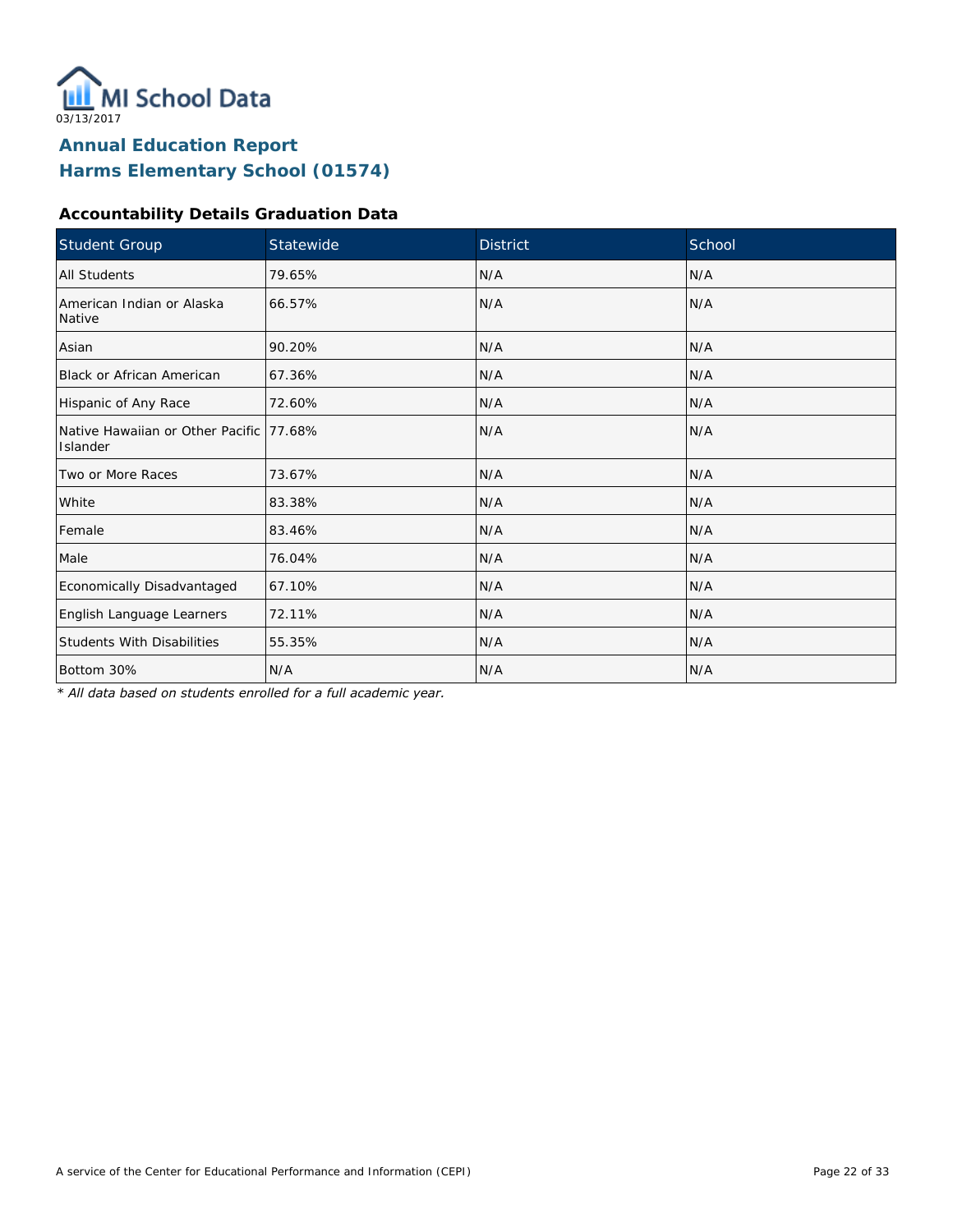

### **Accountability Details Attendance Data**

| <b>Student Group</b> | <b>Statewide</b> | <b>District</b> | School <sup>1</sup> |
|----------------------|------------------|-----------------|---------------------|
| All Students         | 94.32%           | 87.02%          | 94.23%              |

*\* All data based on students enrolled for a full academic year.*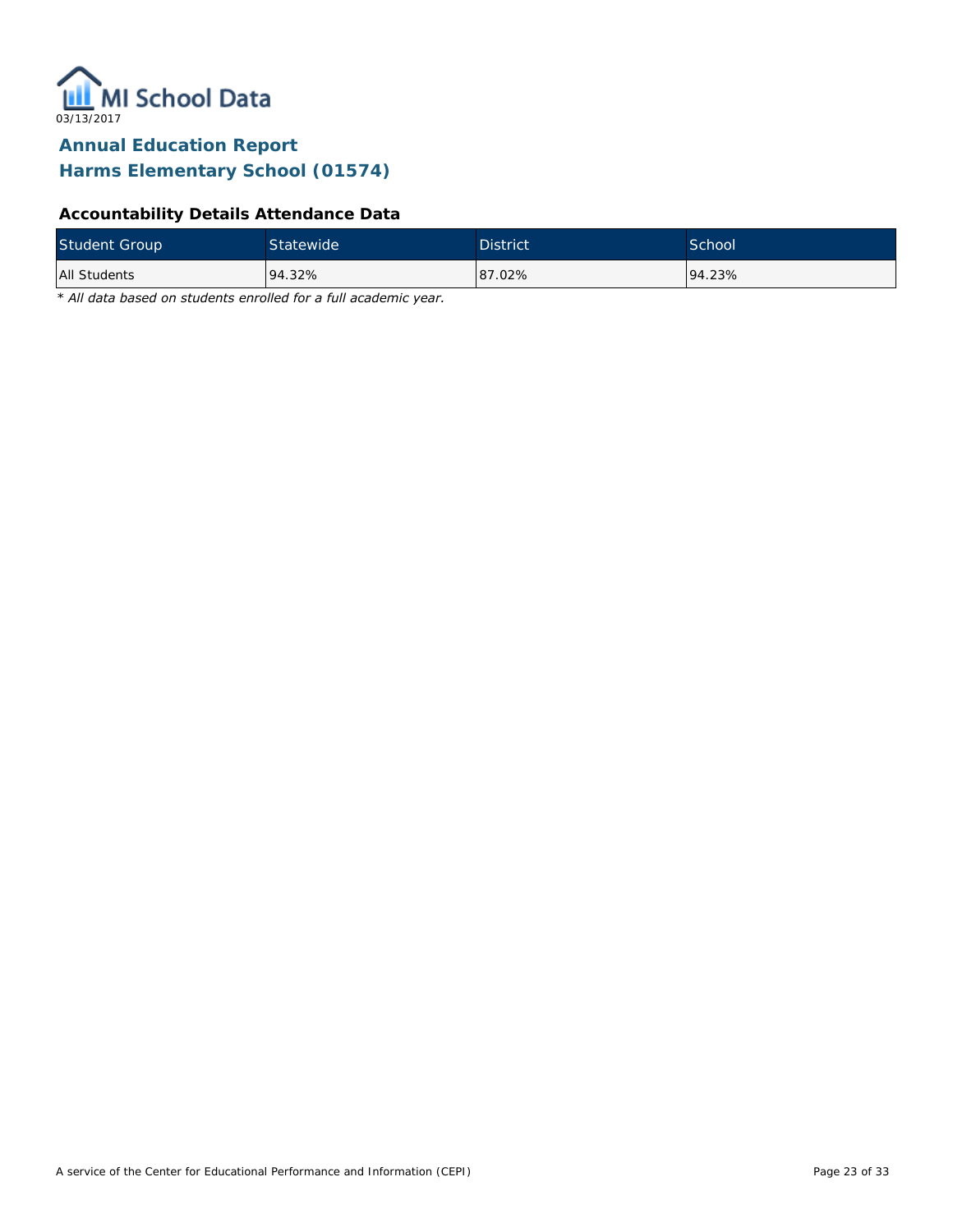

#### **Accountability Status District Data**

| <b>District</b><br><b>Name</b> | <b>ELA Status</b> | <b>ELA Score</b> | Math Status Math Score |  | Science<br><b>Status</b> | Science<br>Score | <b>Social</b><br><b>Studies</b><br><b>Status</b> | Social<br><b>Studies</b><br>Score | Overall'<br><b>Status</b> | Overall Score |
|--------------------------------|-------------------|------------------|------------------------|--|--------------------------|------------------|--------------------------------------------------|-----------------------------------|---------------------------|---------------|
|--------------------------------|-------------------|------------------|------------------------|--|--------------------------|------------------|--------------------------------------------------|-----------------------------------|---------------------------|---------------|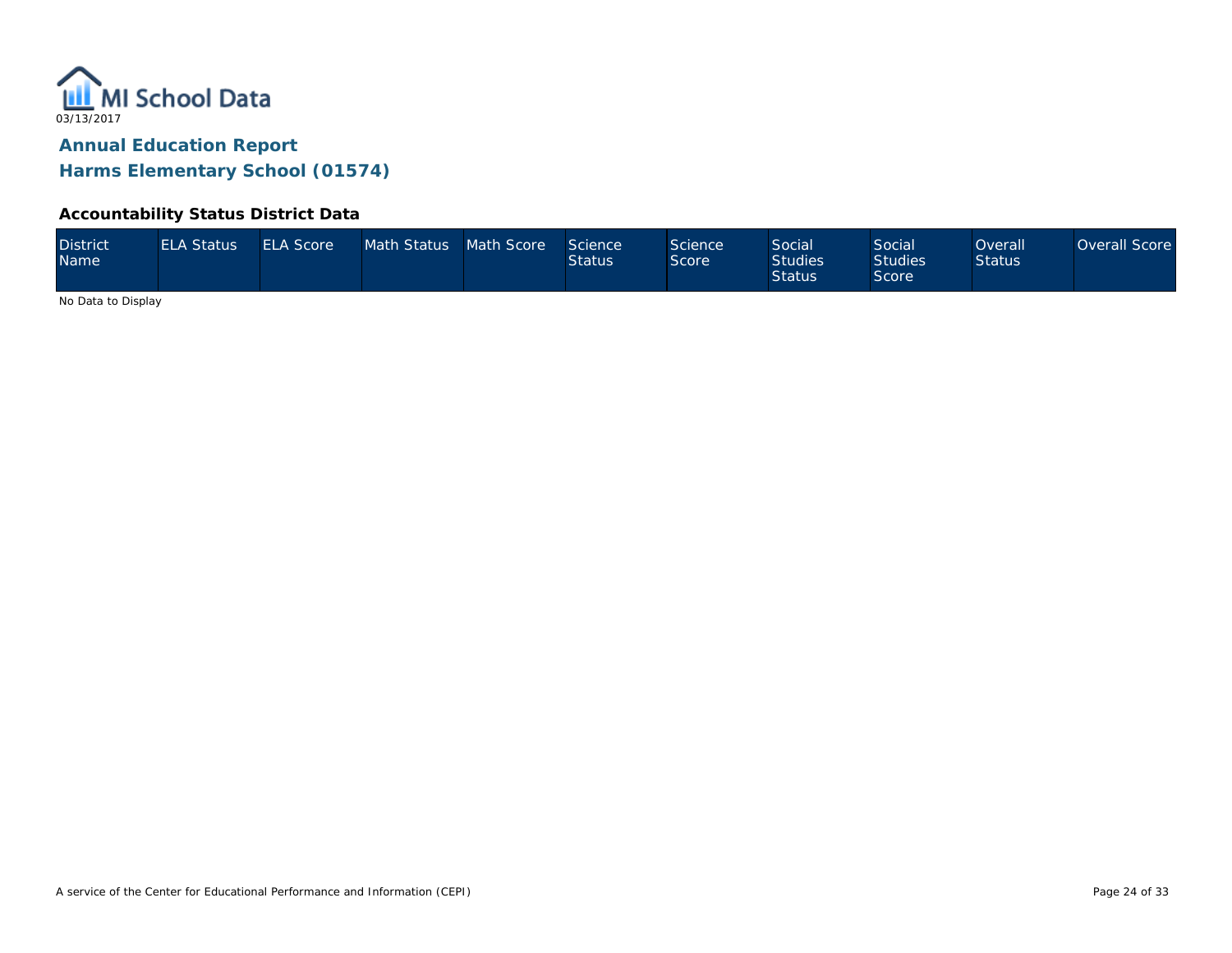

#### **Accountability Status School Data**

| School Name ELA Status               |         | <b>ELA Score</b> | Math Status | Math Score | Science<br><b>Status</b> | <b>Science</b><br>Score | Social<br><b>Studies</b><br><b>Status</b> | Social<br><b>Studies</b><br>Score | Overall<br><b>Status</b> | Overall Score |
|--------------------------------------|---------|------------------|-------------|------------|--------------------------|-------------------------|-------------------------------------------|-----------------------------------|--------------------------|---------------|
| <b>Harms</b><br>Elementary<br>School | l Green |                  | Green       |            | Red                      |                         | <b>S</b> reen                             |                                   | <b>Yellow</b>            | 34            |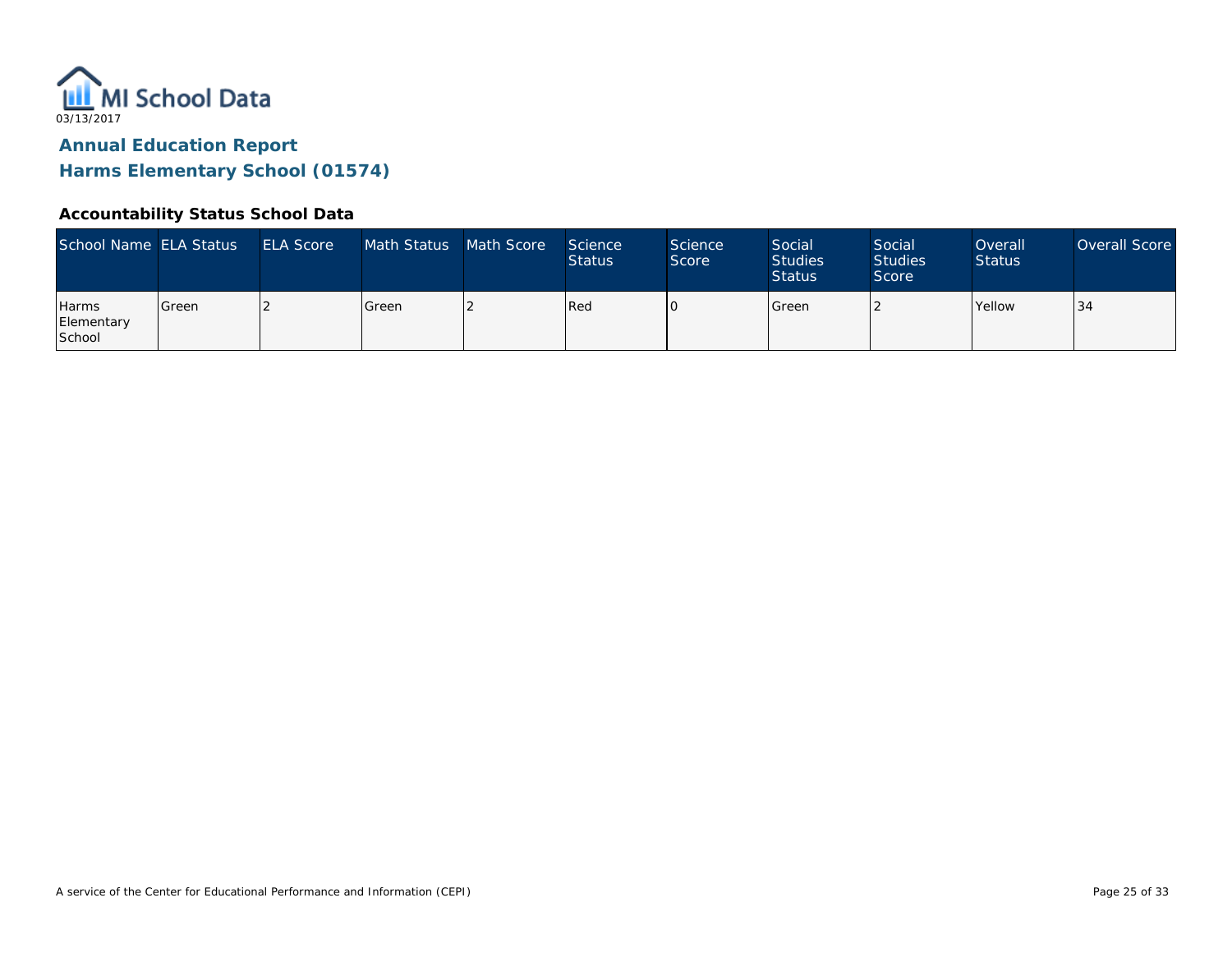

### **Teacher Quality - Qualification**

|                                                                                                              | Other | B.A. | M.A. | P.H.D. |
|--------------------------------------------------------------------------------------------------------------|-------|------|------|--------|
| Professional<br>Qualifications of All Public<br>Elementary and<br>Secondary School<br>Teachers in the School |       | τ.   | 20   |        |

*Professional Qualifications are defined by the State and may include information such as the degrees of public school teachers (e.g., percentage of teachers with Bachelors Degrees or Masters Degrees) or the percentage of fully certified teachers*

#### **Teacher Quality - Class**

|                                                                                                                                        | School Aggregate | <b>High-Poverty Schools</b> | Low-Poverty Schools |
|----------------------------------------------------------------------------------------------------------------------------------------|------------------|-----------------------------|---------------------|
| Percentage of Core Academic<br>Subject Elementary and<br>Secondary School Classes not<br>Taught by Highly Qualified<br><b>Teachers</b> | $0.0\%$          | $0.0\%$                     | IN/A                |

#### **Teacher Quality - Provisional**

|                                                                                                                    | Certification Percent |
|--------------------------------------------------------------------------------------------------------------------|-----------------------|
| Percentage of Public Elementary and Secondary School Teachers   0.0%<br>in the School with Emergency Certification |                       |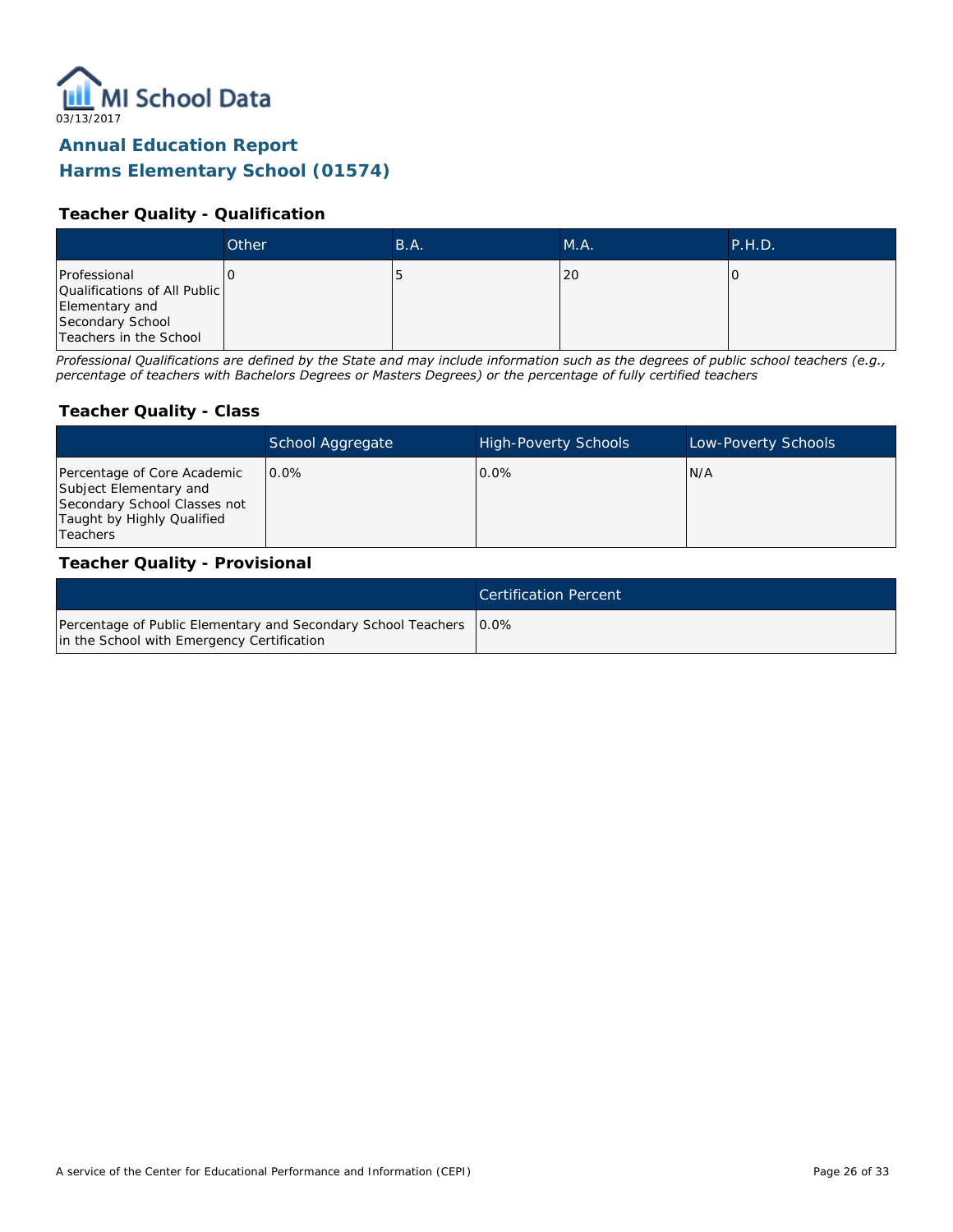

#### **NAEP Grade 4 Math**

|                                                                                                                                                                                                    | Percent of<br><b>Students</b> | Percent below<br><b>Basic</b>                         | <b>Percent Basic</b>                                  | Percent Proficient                                             | Percent Advanced                    |
|----------------------------------------------------------------------------------------------------------------------------------------------------------------------------------------------------|-------------------------------|-------------------------------------------------------|-------------------------------------------------------|----------------------------------------------------------------|-------------------------------------|
| <b>All Students</b>                                                                                                                                                                                | 100                           | 23                                                    | 77                                                    | 34                                                             | 5                                   |
| Male<br>Female                                                                                                                                                                                     | 51<br>49                      | 22<br>23                                              | 78<br>77                                              | 36<br>32                                                       | 6<br>4                              |
| National Lunch<br>Program Eligibility<br>Eligible<br>Not Eligible<br>Info not available                                                                                                            | 47<br>53<br>#                 | 36<br>10<br>$\ddagger$                                | 64<br>90<br>$\ddagger$                                | 17<br>49<br>$\ddagger$                                         | 9<br>$\ddagger$                     |
| Race/Ethnicity<br>White<br><b>Black or African</b><br>American<br>Hispanic<br>Asian<br>American Indian or<br>Alaska Native<br>Native Hawaiian or<br>Other Pacific<br>Islander<br>Two or More Races | 72<br>15<br>6<br>4<br>#<br>3  | 15<br>53<br>38<br>11<br>$\ddagger$<br>ŧ<br>$\ddagger$ | 85<br>47<br>62<br>89<br>‡<br>$\ddagger$<br>$\ddagger$ | 39<br>10<br>21<br>58<br>$\ddagger$<br>$\ddagger$<br>$\ddagger$ | 5<br>8#35<br>3<br>19<br>‡<br>ŧ<br>‡ |
| Student classified as<br>having a disability<br><b>SD</b><br>Not SD                                                                                                                                | 12<br>88                      | 47<br>19                                              | 53<br>81                                              | 14<br>37                                                       | 5                                   |
| Student is an English<br>Language Learner<br>ELL<br>Not ELL                                                                                                                                        | 5<br>95                       | 42<br>22                                              | 58<br>78                                              | 16<br>35                                                       | 5                                   |

*‡ Reporting Standards not met. Note: Observed differences are not necessarily statistically significant. Detail may not sum to total because of rounding. SOURCE: U.S. Department of Education. Institute for Education Sciences. National Center for Education Statistics. National Assessment of Educational Progress (NAEP) 2015 Mathematics Achievement.*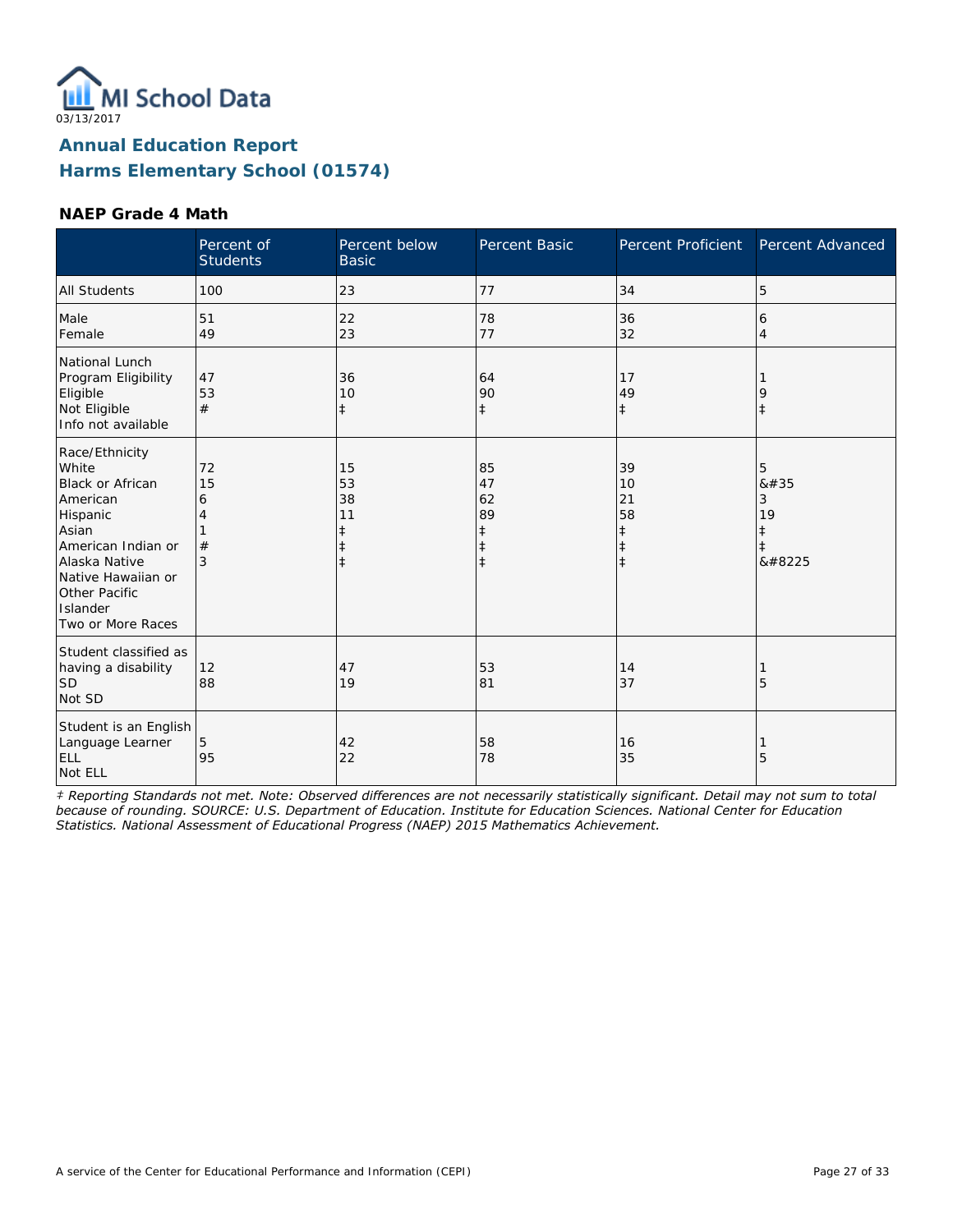

#### **NAEP Grade 8 Math**

|                                                                                                                                                                                                    | Percent of<br><b>Students</b>             | Percent below<br><b>Basic</b>                                  | Percent Basic                                         | Percent Proficient                                            | Percent Advanced                                          |
|----------------------------------------------------------------------------------------------------------------------------------------------------------------------------------------------------|-------------------------------------------|----------------------------------------------------------------|-------------------------------------------------------|---------------------------------------------------------------|-----------------------------------------------------------|
| <b>All Students</b>                                                                                                                                                                                | 100                                       | 32                                                             | 39                                                    | 22                                                            | $\overline{7}$                                            |
| Male<br>Female                                                                                                                                                                                     | 51<br>49                                  | 31<br>34                                                       | 39<br>39                                              | 23<br>21                                                      | 6                                                         |
| National Lunch<br>Program Eligibility<br>Eligible<br>Not Eligible<br>Info not available                                                                                                            | 45<br>55<br>#                             | 48<br>19<br>$\ddagger$                                         | 39<br>40<br>$\ddagger$                                | 12<br>30<br>$\ddagger$                                        | 2<br>11<br>$\ddagger$                                     |
| Race/Ethnicity<br>White<br><b>Black or African</b><br>American<br>Hispanic<br>Asian<br>American Indian or<br>Alaska Native<br>Native Hawaiian or<br>Other Pacific<br>Islander<br>Two or More Races | 69<br>20<br>4<br>3<br>#<br>$\overline{2}$ | 23<br>66<br>38<br>11<br>$\ddagger$<br>$\ddagger$<br>$\ddagger$ | 43<br>29<br>44<br>18<br>ŧ<br>$\ddagger$<br>$\ddagger$ | 26<br>5<br>15<br>39<br>$\ddagger$<br>$\ddagger$<br>$\ddagger$ | $\#$<br>4<br>32<br>$\ddagger$<br>$\ddagger$<br>$\ddagger$ |
| Student classified as<br>having a disability<br><b>SD</b><br>Not SD                                                                                                                                | 11<br>89                                  | 77<br>27                                                       | 19<br>41                                              | 3<br>24                                                       | $^{\#}$<br>7                                              |
| Student is an English<br>Language Learner<br>ELL<br>Not ELL                                                                                                                                        | 3<br>97                                   | 54<br>32                                                       | 33<br>39                                              | 11<br>22                                                      | 2<br>$\overline{7}$                                       |

*‡ Reporting Standards not met. NOTE: Observed differences are not necessarily statistically significant. Detail may not sum to total because of rounding. SOURCE: U.S. Department of Education. Institute for Education Sciences. National Center for Education Statistics. National Assessment of Educational Progress (NAEP) 2015 Mathematics Achievement.*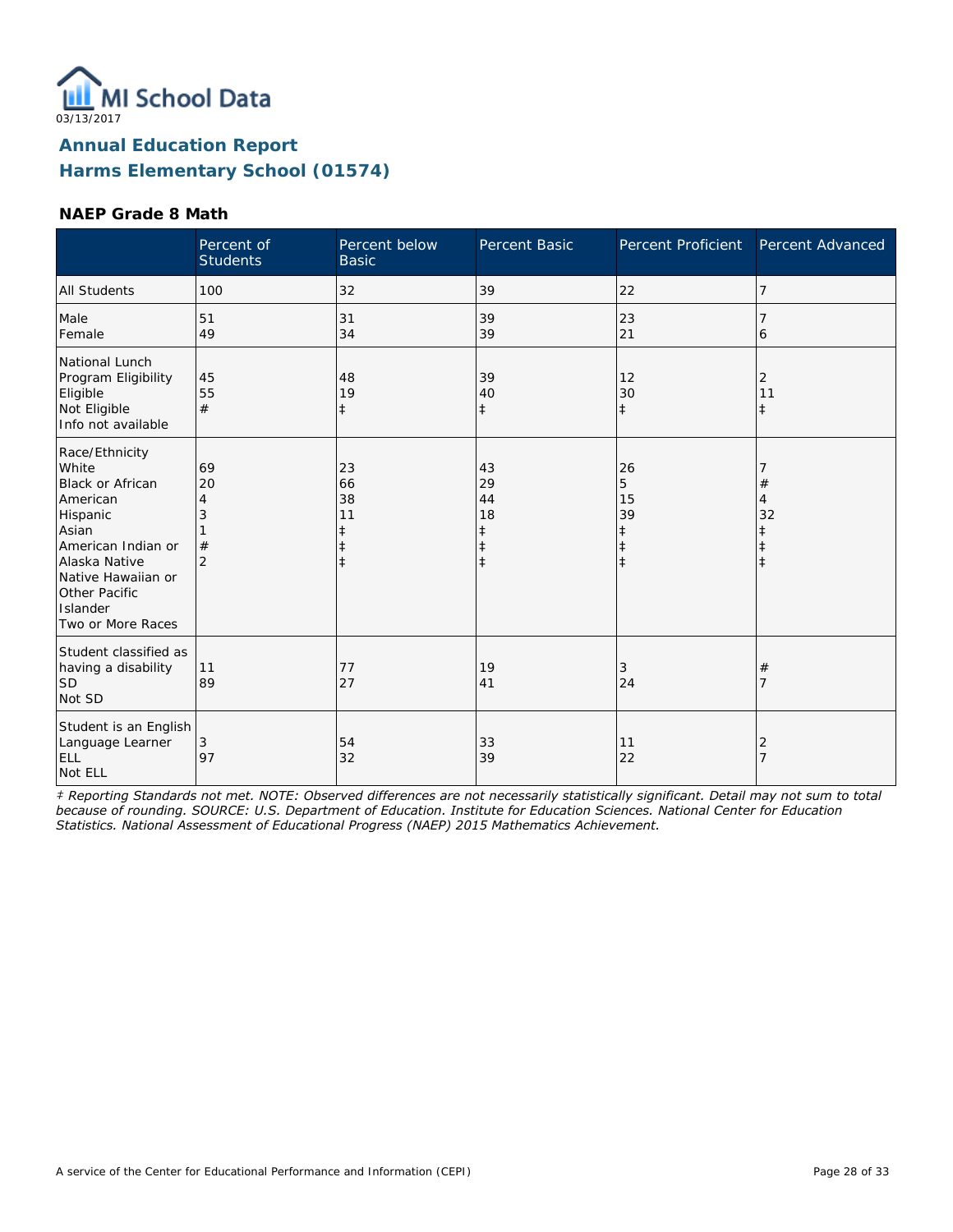

#### **NAEP Grade 12 Math**

|                                                                                                                                                                                                    | Percent of<br><b>Students</b>        | Percent below<br><b>Basic</b>                 | Percent Basic                                              | Percent Proficient                                          | Percent Advanced                                                |
|----------------------------------------------------------------------------------------------------------------------------------------------------------------------------------------------------|--------------------------------------|-----------------------------------------------|------------------------------------------------------------|-------------------------------------------------------------|-----------------------------------------------------------------|
| <b>All Students</b>                                                                                                                                                                                | 100                                  | 34                                            | 41                                                         | 23                                                          | $\overline{2}$                                                  |
| Male<br>Female                                                                                                                                                                                     | 51<br>49                             | 32<br>35                                      | 41<br>42                                                   | 26<br>22                                                    |                                                                 |
| National Lunch<br>Program Eligibility<br>Eligible<br>Not Eligible<br>Info not available                                                                                                            | 35<br>64<br>$\Omega$                 | 54<br>22<br>0                                 | 37<br>44<br>0                                              | 9<br>32<br>$\Omega$                                         | 0<br>2<br>$\mathbf{O}$                                          |
| Race/Ethnicity<br>White<br><b>Black or African</b><br>American<br>Hispanic<br>Asian<br>American Indian or<br>Alaska Native<br>Native Hawaiian or<br>Other Pacific<br>Islander<br>Two or More Races | 76<br>14<br>5<br>3<br>$\overline{O}$ | 26<br>68<br>58<br>26<br>$\mathbf 0$<br>0<br>O | 42<br>27<br>33<br>32<br>0<br>$\mathbf 0$<br>$\overline{O}$ | 30<br>5<br>9<br>35<br>$\overline{O}$<br>0<br>$\overline{O}$ | $\overline{2}$<br>$\overline{O}$<br>0<br>Ω<br>0<br>$\mathbf{O}$ |
| Student classified as<br>having a disability<br><b>SD</b><br>Not SD                                                                                                                                | 9<br>91                              | 78<br>30                                      | 19<br>43                                                   | 3<br>25                                                     | 0<br>2                                                          |
| Student is an English<br>Language Learner<br>ELL<br>Not ELL                                                                                                                                        | 2<br>98                              | 0<br>33                                       | 0<br>41                                                    | 0<br>24                                                     | 0<br>$\overline{2}$                                             |

*‡ Reporting Standards not met. NOTE: Observed differences are not necessarily statistically significant. Detail may not sum to total because of rounding. SOURCE: U.S. Department of Education. Institute for Education Sciences. National Center for Education Statistics. National Assessment of Educational Progress (NAEP) 2015 Mathematics Achievement.*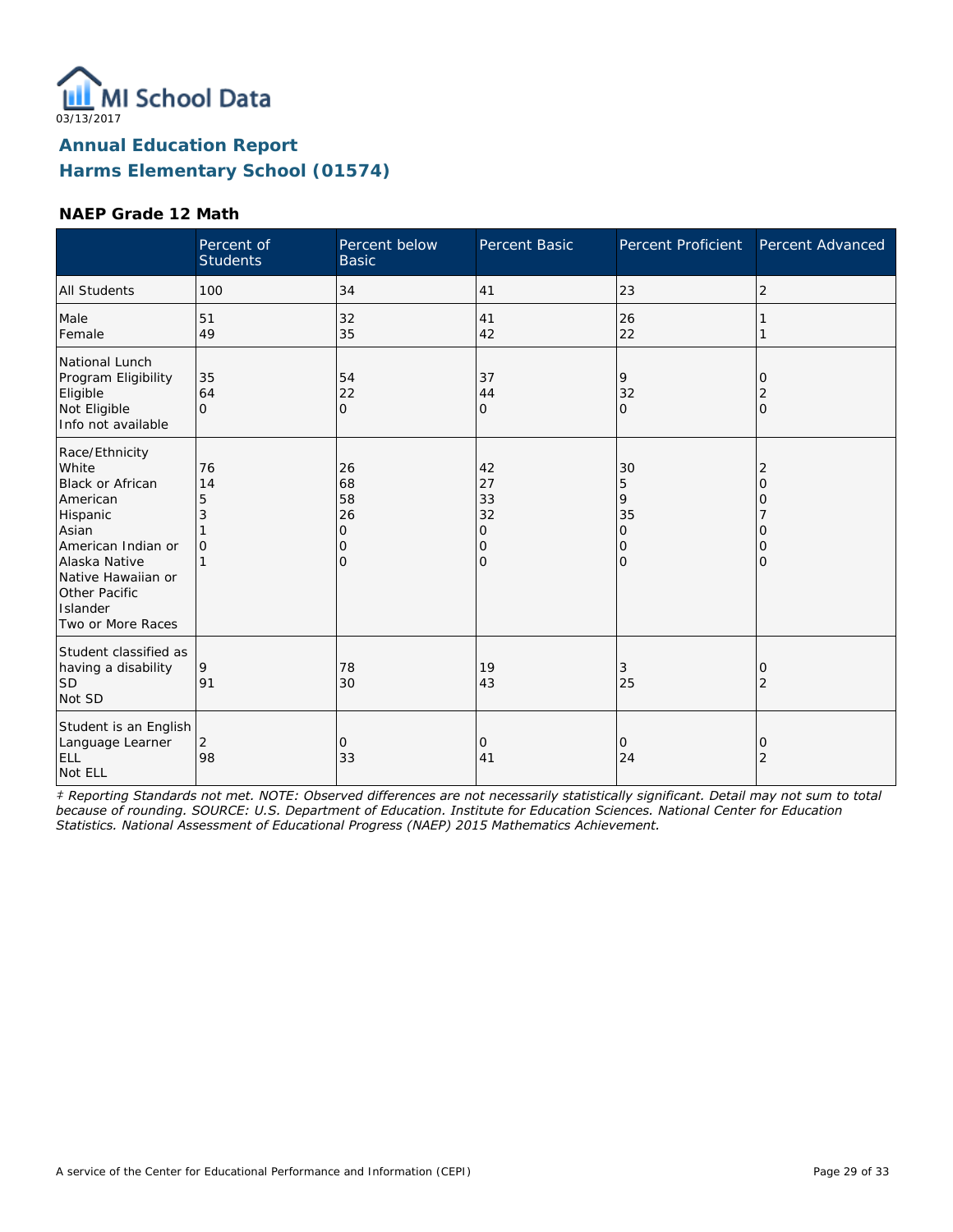

#### **NAEP Grade 4 Reading**

|                                                                                                                                                                                                    | Percent of<br><b>Students</b> | Percent below<br><b>Basic</b>                 | Percent Basic                                          | <b>Percent Proficient</b>                    | Percent Advanced                |
|----------------------------------------------------------------------------------------------------------------------------------------------------------------------------------------------------|-------------------------------|-----------------------------------------------|--------------------------------------------------------|----------------------------------------------|---------------------------------|
| <b>All Students</b>                                                                                                                                                                                | 100                           | 37                                            | 63                                                     | 29                                           | 5                               |
| Male<br>Female                                                                                                                                                                                     | 50<br>50                      | 39<br>34                                      | 61<br>66                                               | 26<br>31                                     | 5<br>6                          |
| National Lunch<br>Program Eligibility<br>Eligible<br>Not Eligible<br>Info not available                                                                                                            | 48<br>52<br>#                 | 50<br>24<br>$\ddagger$                        | 50<br>76<br>$\ddagger$                                 | 16<br>40<br>$\ddagger$                       | 8                               |
| Race/Ethnicity<br>White<br><b>Black or African</b><br>American<br>Hispanic<br>Asian<br>American Indian or<br>Alaska Native<br>Native Hawaiian or<br>Other Pacific<br>Islander<br>Two or More Races | 72<br>14<br>6<br>4<br>#<br>3  | 32<br>66<br>49<br>16<br>ŧ<br>$\ddagger$<br>30 | 68<br>34<br>51<br>84<br>$\ddagger$<br>$\ddagger$<br>70 | 32<br>9<br>17<br>49<br>‡<br>$\ddagger$<br>37 | 6<br>15<br>ŧ<br>$\ddagger$<br>8 |
| Student classified as<br>having a disability<br><b>SD</b><br>Not SD                                                                                                                                | 12<br>88                      | 76<br>32                                      | 24<br>68                                               | 7<br>31                                      | #<br>6                          |
| Student is an English<br>Language Learner<br>ELL<br>Not ELL                                                                                                                                        | 4<br>96                       | 52<br>36                                      | 48<br>64                                               | 16<br>29                                     | 2<br>5                          |

*# Rounds to zero*

*‡ Reporting Standards not met. NOTE: Observed differences are not necessarily statistically significant. Detail may not sum to total because of rounding. SOURCE: U.S. Department of Education, Institute of Education Sciences, National Center for Education Statistics, National Assessment of Educational Progress (NAEP), 2015 Reading Assessment.*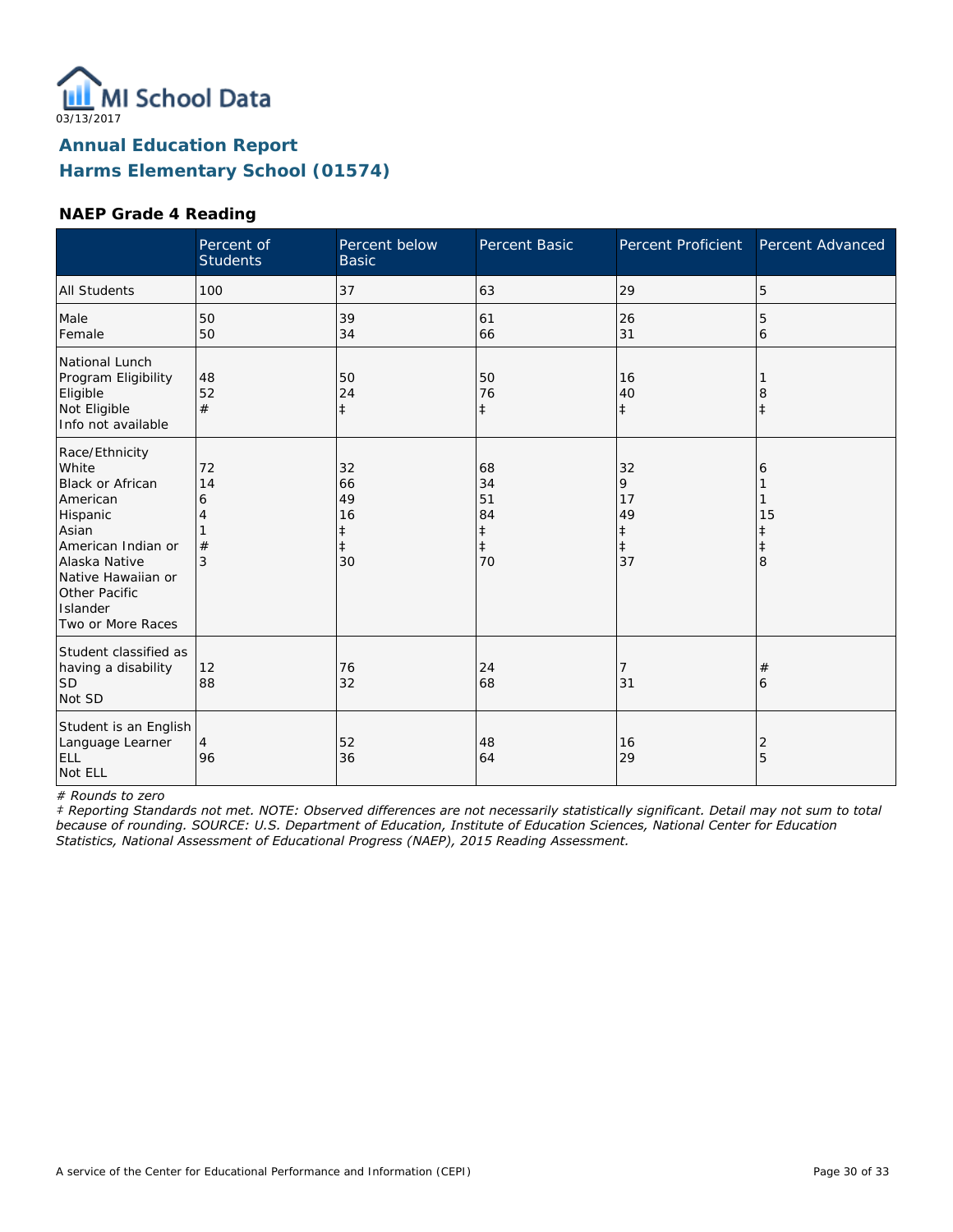

#### **NAEP Grade 8 Reading**

|                                                                                                                                                                                   | Percent of<br><b>Students</b>        | Percent below<br><b>Basic</b>           | Percent Basic                                    | Percent Proficient                              | Percent Advanced                              |
|-----------------------------------------------------------------------------------------------------------------------------------------------------------------------------------|--------------------------------------|-----------------------------------------|--------------------------------------------------|-------------------------------------------------|-----------------------------------------------|
| <b>All Students</b>                                                                                                                                                               | 100                                  | 24                                      | 44                                               | 29                                              | 3                                             |
| Male<br>Female                                                                                                                                                                    | 51<br>49                             | 29<br>20                                | 45<br>42                                         | 25<br>34                                        | 2<br>$\overline{4}$                           |
| National Lunch<br>Program Eligibility<br>Eligible<br>Not Eligible<br>Info not available                                                                                           | 45<br>55<br>#                        | 37<br>14<br>$\ddagger$                  | 45<br>43<br>$\ddagger$                           | 17<br>39<br>$\ddagger$                          | $\ddagger$                                    |
| Race/Ethnicity<br>White<br>Black or Afican<br>American<br>Hispanic<br>Asian/Native<br>Hawaiian or Pacific<br>Islander<br>American Indian or<br>Alaska Native<br>Two or More Races | 69<br>20<br>4<br>3<br>$\overline{2}$ | 18<br>47<br>27<br>13<br>‡<br>$\ddagger$ | 44<br>44<br>41<br>35<br>$\ddagger$<br>$\ddagger$ | 34<br>9<br>29<br>41<br>$\ddagger$<br>$\ddagger$ | 3<br>#<br>3<br>10<br>$\ddagger$<br>$\ddagger$ |
| Student classified as<br>having a disability<br><b>SD</b><br>Not SD                                                                                                               | 10<br>90                             | 64<br>20                                | 30<br>45                                         | 5<br>32                                         | $^{\#}$<br>3                                  |
| Student is an English<br>Language Learner<br>ELL<br>Not ELL                                                                                                                       | 3<br>97                              | 57<br>23                                | 37<br>44                                         | 6<br>30                                         | $\#$<br>3                                     |

*# Rounds to zero*

*‡ Reporting Standards not met. NOTE: Observed differences are not necessarily statistically significant. Detail may not sum to total because of rounding. SOURCE: U.S. Department of Education, Institute of Education Sciences, National Center for Education Statistics, National Assessment of Educational Progress (NAEP), 2015 Reading Assessment.*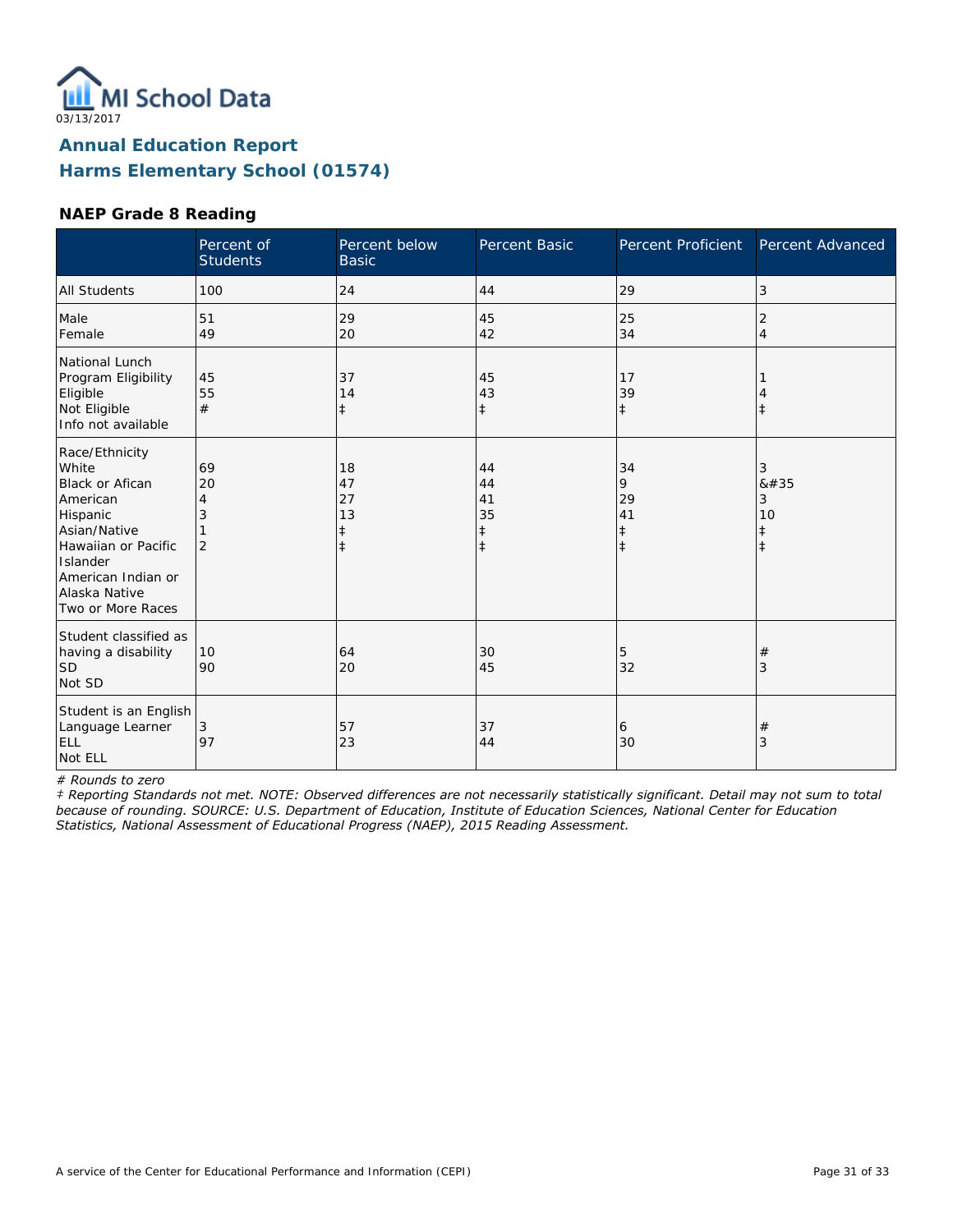

#### **NAEP Grade 12 Reading**

|                                                                                                                                                                                             | Percent of<br><b>Students</b>              | Percent below<br><b>Basic</b>                    | Percent Basic                                    | <b>Percent Proficient</b>            | Percent Advanced                   |
|---------------------------------------------------------------------------------------------------------------------------------------------------------------------------------------------|--------------------------------------------|--------------------------------------------------|--------------------------------------------------|--------------------------------------|------------------------------------|
| <b>All Students</b>                                                                                                                                                                         | 100                                        | 26                                               | 5                                                | 27                                   | 5                                  |
| Male<br>Female                                                                                                                                                                              | 50<br>50                                   | 31<br>20                                         | 37<br>37                                         | 28<br>37                             | 4<br>6                             |
| National Lunch<br>Program Eligibility<br>Eligible<br>Not Eligible<br>Info not available                                                                                                     | 35<br>64<br>1                              | 37<br>19<br>$\mathbf{O}$                         | 39<br>36<br>O                                    | 22<br>38<br>$\mathbf{O}$             | 2<br>O                             |
| Race/Ethnicity<br>White<br>Black or African<br>American<br>Hispanic<br>Asian<br>American Indian or<br>Alaska Native<br>Native Hawaiian or<br>Other Pacific<br>Islander<br>Two or More Races | 76<br>14<br>5<br>3<br>$\Omega$<br>$\Omega$ | 20<br>52<br>34<br>21<br>0<br>0<br>$\overline{O}$ | 38<br>36<br>44<br>26<br>0<br>0<br>$\overline{O}$ | 36<br>12<br>21<br>41<br>0<br>0<br>lo | 6<br>0<br>12<br>0<br>0<br>$\Omega$ |
| Student classified as<br>having a disability<br><b>SD</b><br>Not SD                                                                                                                         | 93                                         | 66<br>23                                         | 25<br>38                                         | 8<br>34                              | 5                                  |
| Student is an English<br>Language Learner<br>ELL<br>Not ELL                                                                                                                                 | 2<br>98                                    | 0<br>25                                          | 0<br>37                                          | 0<br>33                              | 0<br>5                             |

*# Rounds to zero*

*‡ Reporting Standards not met. NOTE: Observed differences are not necessarily statistically significant. Detail may not sum to total because of rounding. SOURCE: U.S. Department of Education, Institute of Education Sciences, National Center for Education Statistics, National Assessment of Educational Progress (NAEP), 2015 Reading Assessment.*